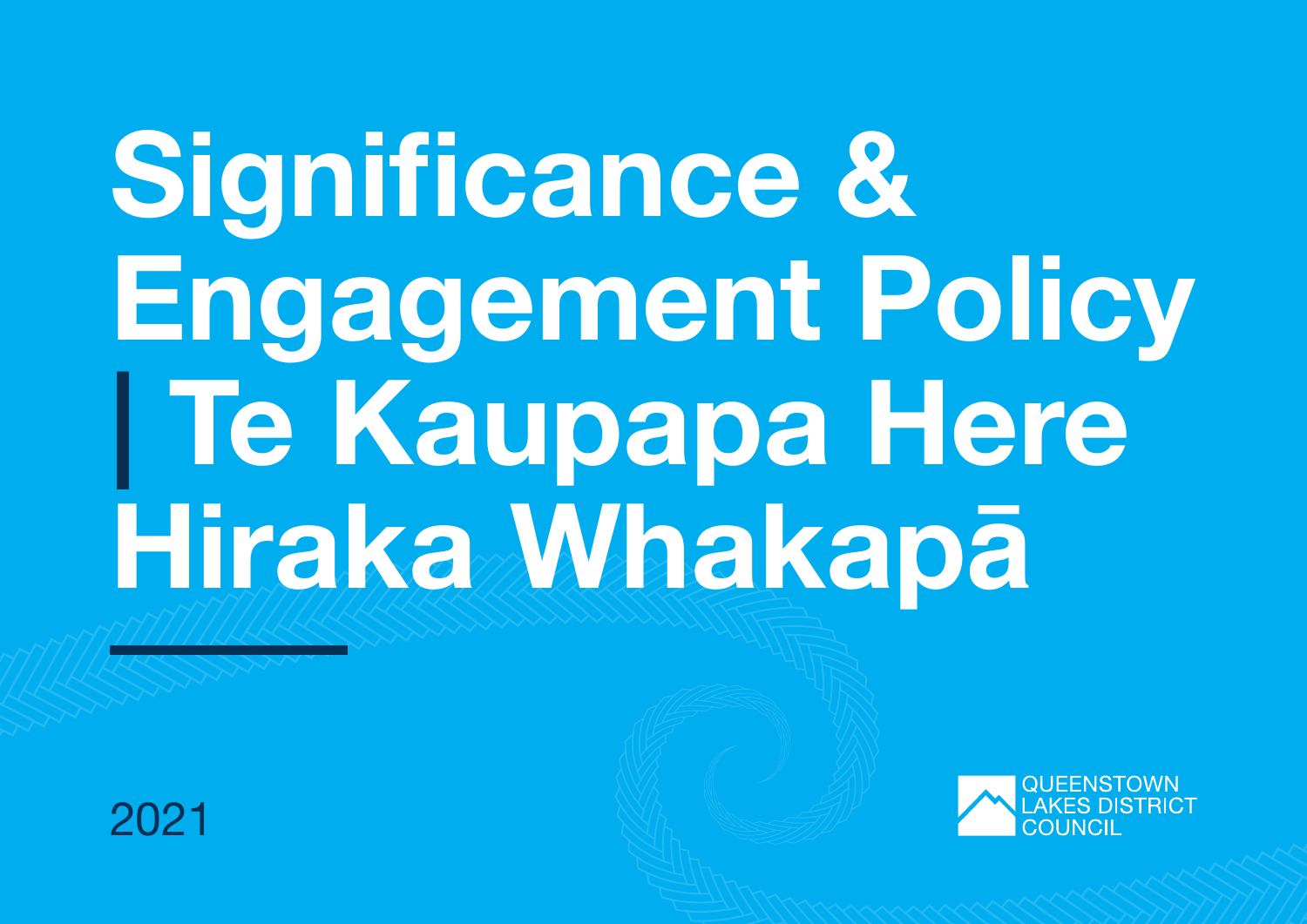# 1. Introduction | Whakatakika

The Council engages with our district's community, and beyond, every day and in many different ways.

It can be a two-way process of consultation and engagement, a collaborative community process to develop a plan or strategy, our ongoing partnership with mana whenua, or simple one-way communications to keep people informed.

This policy has been developed to provide certainty on:

- > When and how the Council will engage or consult with communities,
- > What the Council will take into account when deciding what is significant, and;
- > When the community will have a direct opportunity to contribute to decision-making.

Recognising that sometimes the Council needs to undertake work or make decisions as part of 'business as usual' or because there is a statutory requirement, the Council wants to make sure you're able to contribute to decisions that matter and understand what influence you can have.

In short – we want to have the right conversations with the right people about the right issues – before making significant decisions and reflecting the views of the community as we collectively work towards the goals of the community's Vision Beyond 2050<sup>1</sup>.

This policy outlines the type of conversations you can get involved with and things that you can expect to be consulted about, such as the sale of assets, the key issues in the Ten Year Plan and Annual Plan, a decision that will affect service levels, or something that will add cost to you as the ratepayer.

For the Council, the policy guides our assessment of whether an issue or proposal is important (i.e. significant) to the community. It gives certainty that those important decisions will be treated in an agreed way with the community, and that Council will follow the local government rules of engagement and meet the purpose of local government:

#### "to enable democratic local decision-making and action by, and on behalf of, communities; and to promote the social, economic, environmental, and cultural wellbeing of communities in the present and for the future."

*Local Government Act 2002 S10(1)*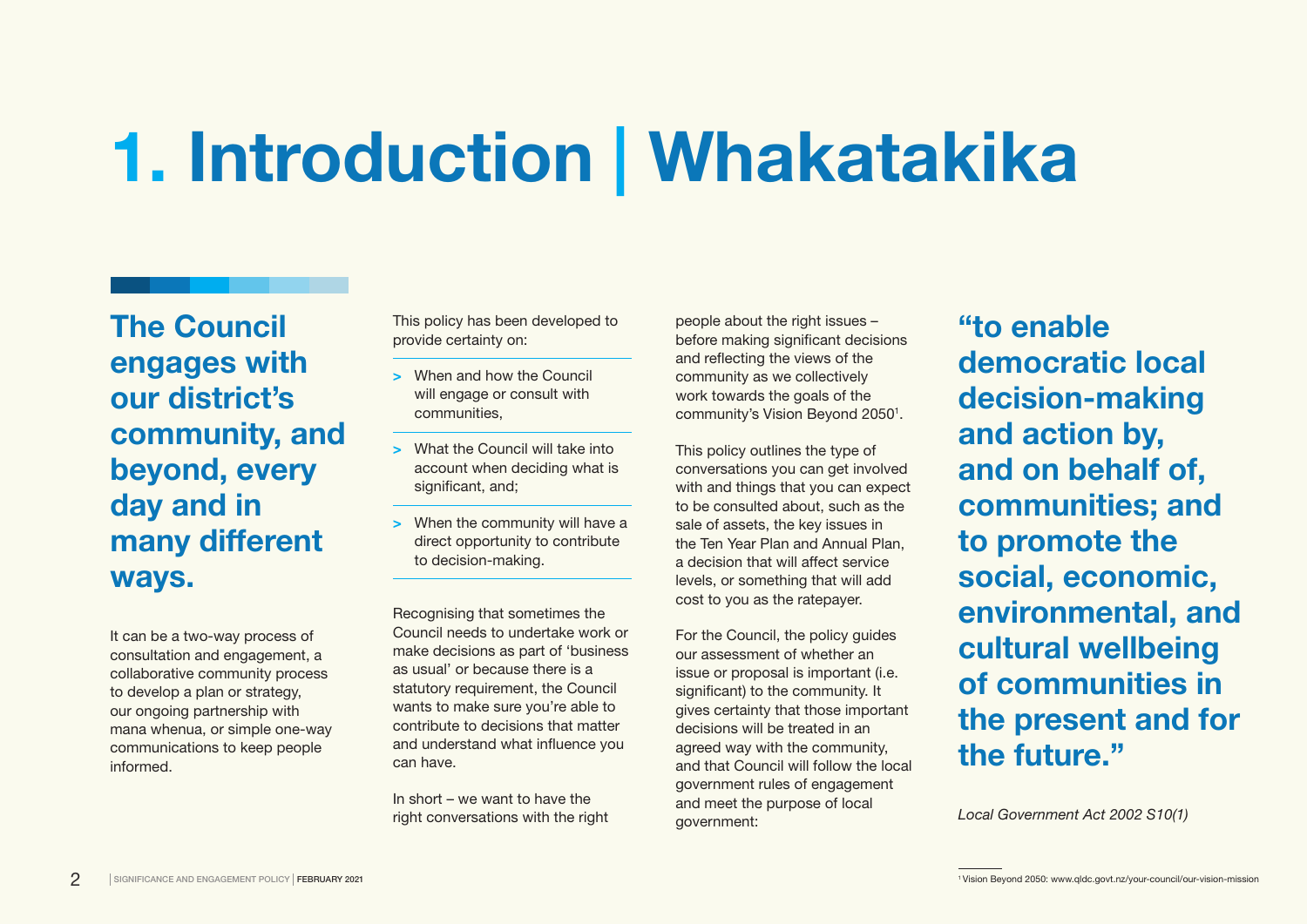#### Why does the Policy exist?

To provide greater clarity on the Council's decision-making processes and how our community can participate in them. This policy sets out what you can expect from the Council regarding consultation and the options open to you to influence and participate in local and district-wide decision-making.

The policy also recognises that at times significant community issues will be community-led and reflects a spectrum of engagement and participation.

The policy aim is to hear the voices from across all of our community including ratepayers, resident nonratepayers, visitors, and in particular those who are often not heard such as ethnic minorities, youth, disabled people and older people.

### What is the Term of the Policy?

The Policy is reviewed every three years as part of the Ten Year Plan cycle which is a Special Consultative Procedure.

#### What is the Special **Consultative** Procedure?

This is the formal process which enables the community to have a say on significant decisions. The Council will take the community's views into account, alongside other considerations such as legal requirements, cost, safety, and the needs of future generations and mana whenua, before making a decision. This is a more formal process than inviting feedback and there are rules about how we undertake special consultation (*see appendix 2*). Participants in this process make formal submissions which are made publicly available (all other processes gather informal feedback and comments).

Submitters can choose to present their views at a formal hearing before elected members, who will then deliberate matters taking in to account all considerations and perspectives, before making a decision.

There will be times when it will be important for Council to undertake informal pre-consultation to understand how we might shape the options before undertaking Special Consultation.

- > See *page 7* for matters that the Council must use the special consultative procedure for, by law.
- > See *page 8* for 'how' and 'when' the Council will consult using this procedure.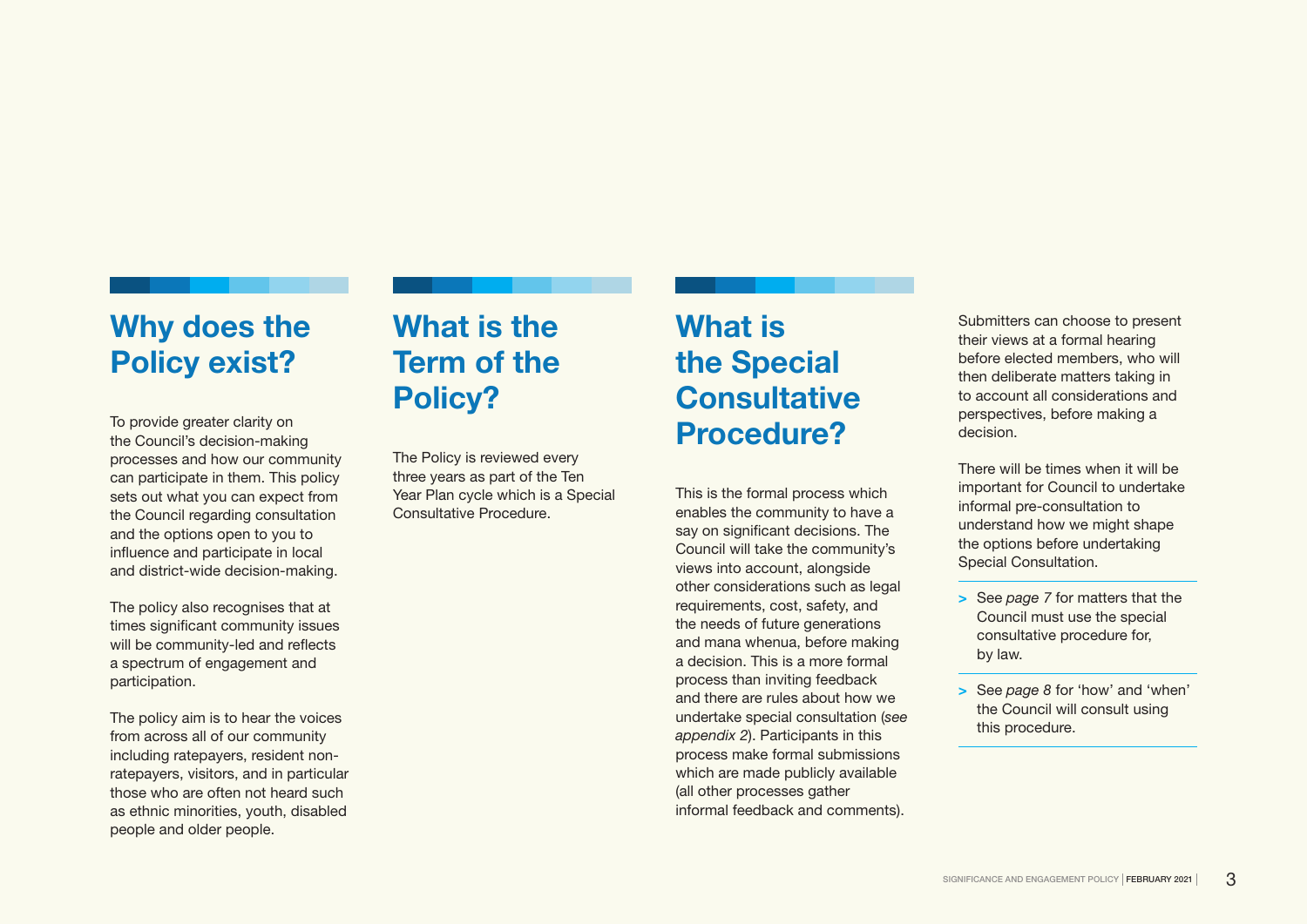# 2. How will we determine the significance of a decision and when will we use the special consultative procedure? | Ka p**ē**hea te p**ū**keke i k**ā** whakatauka, **ā**hea hoki m**ā**tou e aro ki k**ā** m**ā**taka whakaaro?

The Council will determine Significant in two ways outlined in A and B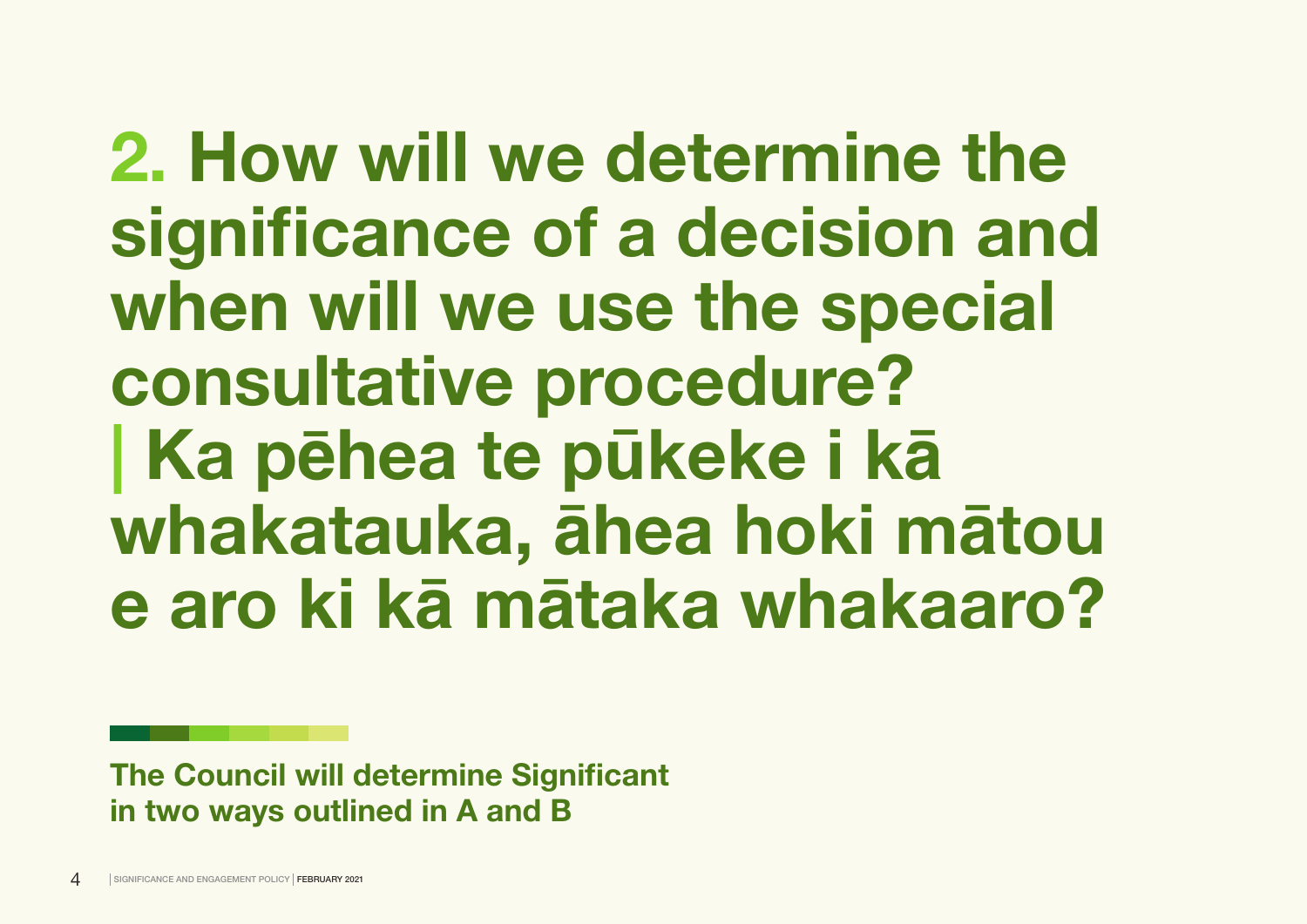| <b>Part A:</b>    |
|-------------------|
| <b>Assessment</b> |

Every agenda item requiring a decision of Council will require the author to consider significance and engagement as outlined in this Policy and in particular the following six criteria, then make a recommendation to elected members of the decision's level of significance acknowledging that some situations will automatically trigger a Special Consultative Procedure as outlined on *page 7*.

The final decision about the significance of any matter rests with elected members.

- > Each proposal or decision will be considered on a case-by-case basis to determine significance.
- > The weighting of each consideration will differ depending on the matter to be decided upon.
- > The consideration, disclosure and consultation will be proportional to the significance of the decision.
- > When making this determination other factors may also need to be considered, such as urgency, safety, commercial sensitivity, and public good.

| <b>CONSIDERATIONS</b>                                                                                                                                                                                                                                                                                                                         | <b>IMPACT LEVEL GUIDANCE</b>                                                                                                                                                                                                                                                                                                                                       |
|-----------------------------------------------------------------------------------------------------------------------------------------------------------------------------------------------------------------------------------------------------------------------------------------------------------------------------------------------|--------------------------------------------------------------------------------------------------------------------------------------------------------------------------------------------------------------------------------------------------------------------------------------------------------------------------------------------------------------------|
| <b>Importance to the Queenstown Lakes District</b><br>The extent to which the matters impact on the<br>people of the district, their social, economic,<br>environmental and cultural wellbeing (e.g.<br>significant capital projects and associated<br>investment) and their alignment with the goals of<br>Vision Beyond 2050 <sup>2</sup> . | > Higher impact decisions may significantly increase rates, Council<br>borrowing or user charges; may limit access to community<br>facilities; or reduce levels of core services.<br>> Lower impact decisions may provide an increased level of service<br>at little or no cost to end users, or could be the development of<br>grant funded community facilities. |
| <b>Community interest</b><br>The extent to which existing individuals,<br>organisations, groups and sectors in the<br>community are affected by the Council's<br>decisions, with a mind to the wellbeing and needs<br>of future generations.                                                                                                  | Higher impact decisions may include material changes to how<br>$\geq$<br>services are delivered or access to community facilities if they are<br>likely to significantly affect community wellbeing.<br>Lower significance decisions may include how Council manages<br>$\geq$<br>its internal IT systems or resources key programmes of work.                     |
| Consistency with existing policy and strategy<br>The extent to which decisions are consistent with<br>adopted policy and strategy, the likely impact<br>of making decisions inconsistent with these,<br>and consideration of matters that may make<br>inconsistent decisions a preferred option.                                              | Higher level significance would be a proposal inconsistent<br>$\geq$<br>with previously resolved decisions or strategic direction, and/or<br>contrary to existing adopted Council policies.<br>Lower significance would align with existing policies, strategies<br>$\geq$<br>and previous Council resolutions.                                                    |
| The impact on the Council's capability and<br>capacity<br>The impact on the objectives set out in the<br>Financial Strategy, Infrastructure Strategy, Ten<br>Year Plan and Annual Plan.                                                                                                                                                       | Higher impact decisions might reduce Council's ability to deliver<br>$\geq$<br>its core functions, levels of service, or to fulfil previously adopted<br>Plans and Strategies or resolved commitments.<br>Lower impact decisions are those that would have little effect on<br>$\geq$<br>levels of service or resourcing.                                          |
| <b>Climate change</b><br>The extent to which the decision is aligned with<br>the Council's Climate Action Plan and consistent<br>with Council's keystone actions.                                                                                                                                                                             | Higher impact decisions are inconsistent with the adopted<br>$\geq$<br>Climate Action Plan or require significant investment or deviation<br>from existing strategies and plans.<br>> Lower impact decisions would align with and further the goals<br>of the Climate Action Plan, as well as aligning with other Council<br>plans.                                |
| <b>Mana whenua</b><br>The extent to which a decision relates to land or a<br>body of water, takes into account the relationship<br>of Māori and their culture and traditions with their<br>ancestral land, water, sites, waahi tapu, valued<br>flora and fauna, and other taoka.                                                              | > Higher impact decisions might include matters relating to 3<br>Waters infrastructure and its effect on freshwater.<br>> Lower impact decisions might include development of a new<br>sports facility in an existing subdivision with no ancestral link to<br>mana whenua.                                                                                        |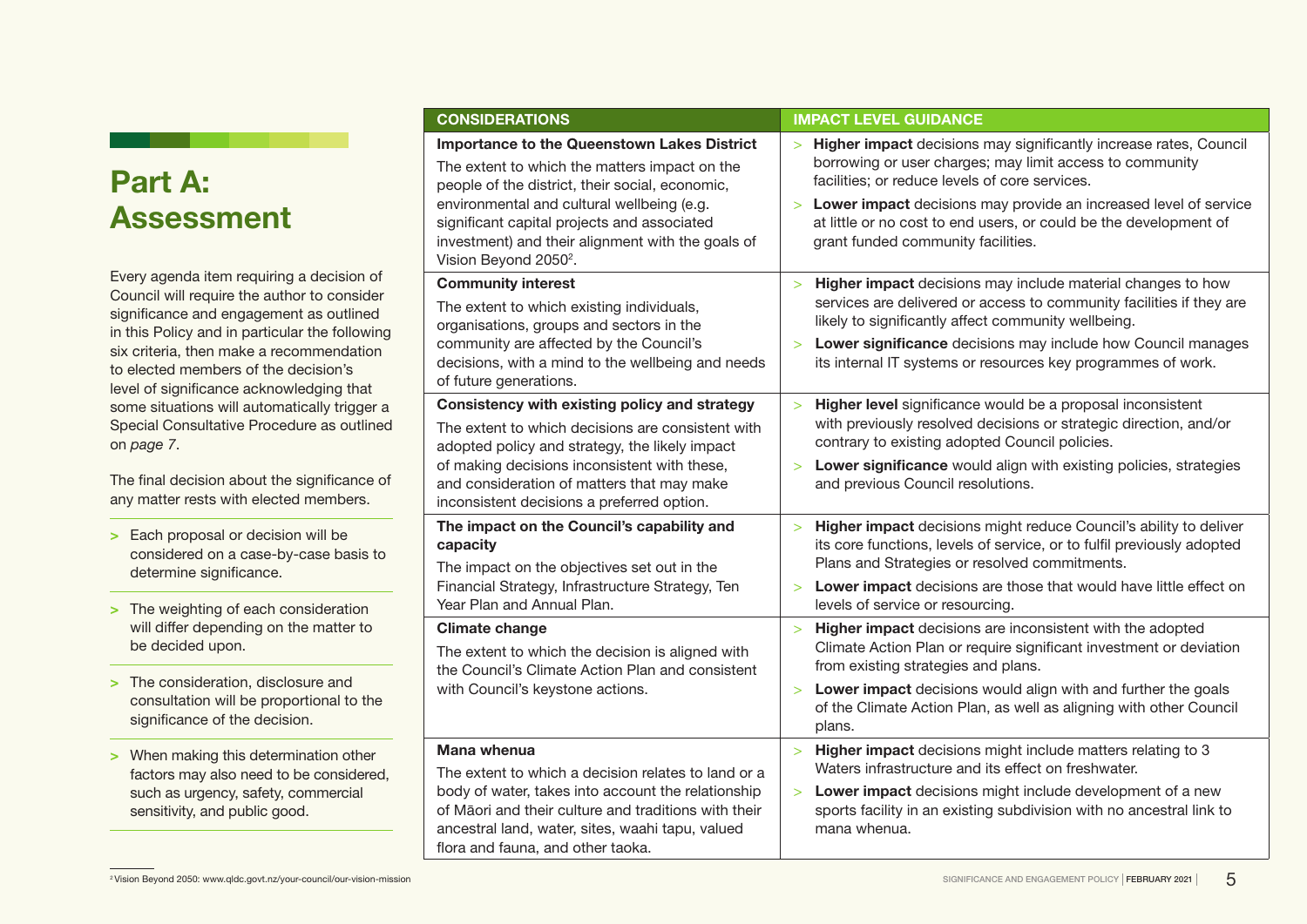### Part B: Strategic assets

The law requires us to adopt the Special Consultative Procedure for:

- > Adopting and amending our Ten Year Plan
- > Making, amending or revoking a bylaw
- > Transferring Council's ownership of a significant strategic asset
- > Adopting the Treasury Management Policy
- > Other Acts if expressly required by law

For all other decisions, the Council may choose whether or not it will undertake community engagement or consultation on differing scales, depending on the issue.

Any decision relating to the sale or transfer or sale of shareholding of any strategic assets is assessed as a matter of high impact and will trigger the Special Consultative Procedure. To clarify:

- > Any decision that transfers or changes ownership or control of strategic assets to or from the Council.
- > The sale or transfer of shareholding of any of the Significant Strategic Assets (as outlined in the table to the right)
- > Any long term lease of strategic assets (other than land).

#### SIGNIFICANT STRATEGIC ASSETS

Queenstown Airport

Wānaka Airport

Water Supply Infrastructure

Sewage Treatment Plant(s)

Transfer Stations and Recycling Centre (Queenstown only)

Roading Network

Queenstown Events Centre

Wānaka Recreation Centre

Queenstown Memorial Centre

Lake Wānaka Centre

Swimming Pools

Playgrounds, Reserves, Gardens, Sports Fields, Cemeteries, Community Halls and Libraries listed in *Appendix 3*

Victoria Flat Landfill (shared ownership)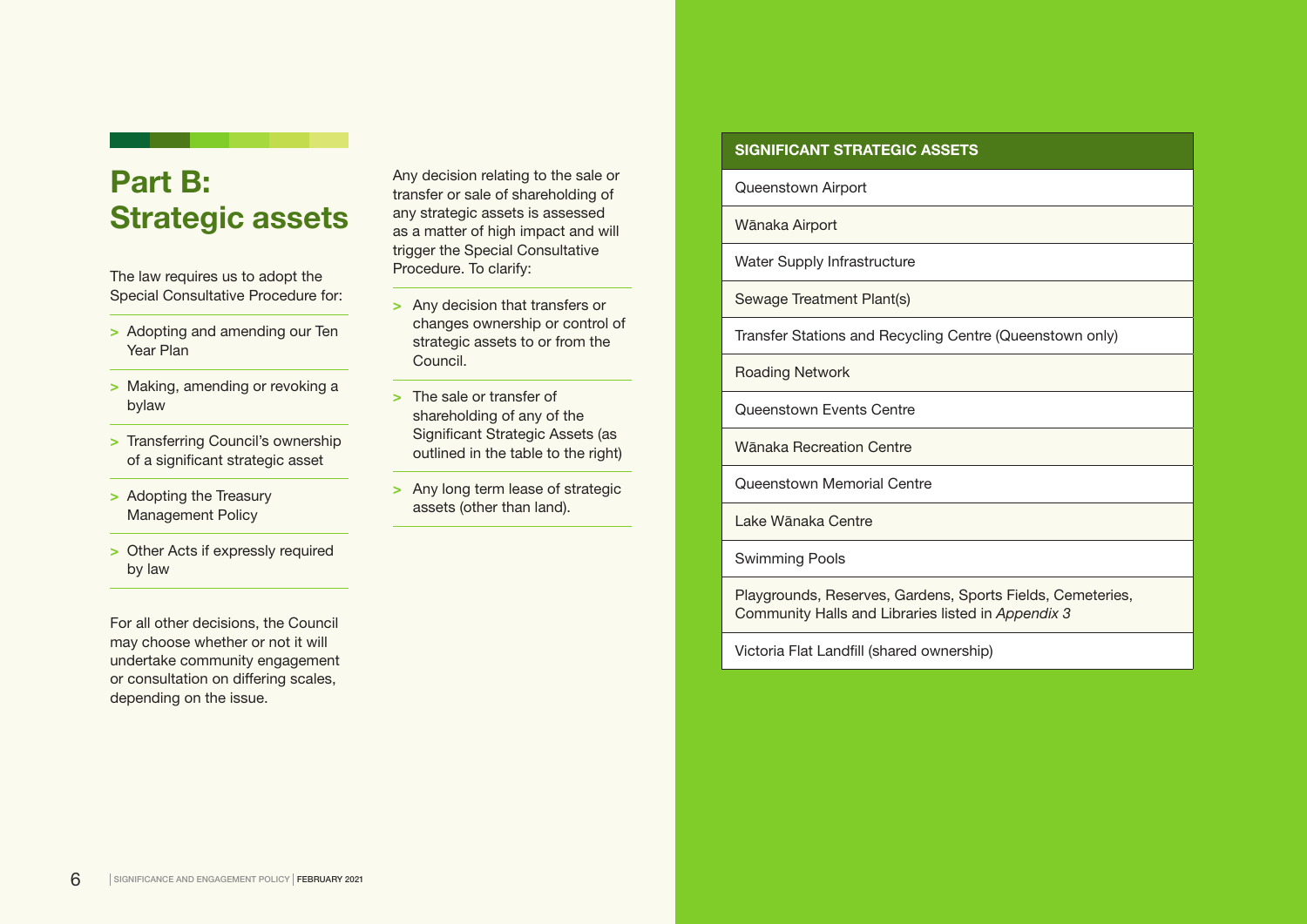### 3. What is the special consultative procedure requirement? | He aha k**ā** hereka mahika m**ā**taka?

This is a formal consultation process that is triggered when a decision is deemed significant (as described in *Part 2*).

Under the procedure, we must:

- > Prepare and adopt a Statement of Proposal and Summary, and make it widely available.
- > Allow a minimum of one month for people to consider the proposal and enter a submission.
- > Ensure people are given the opportunity to present their views to elected members at a hearing.

You can read more about how the Council will communicate and consult on significant matters on *page 8*.

You can read about some of the ways the Council may engage in this instance on *page 19*.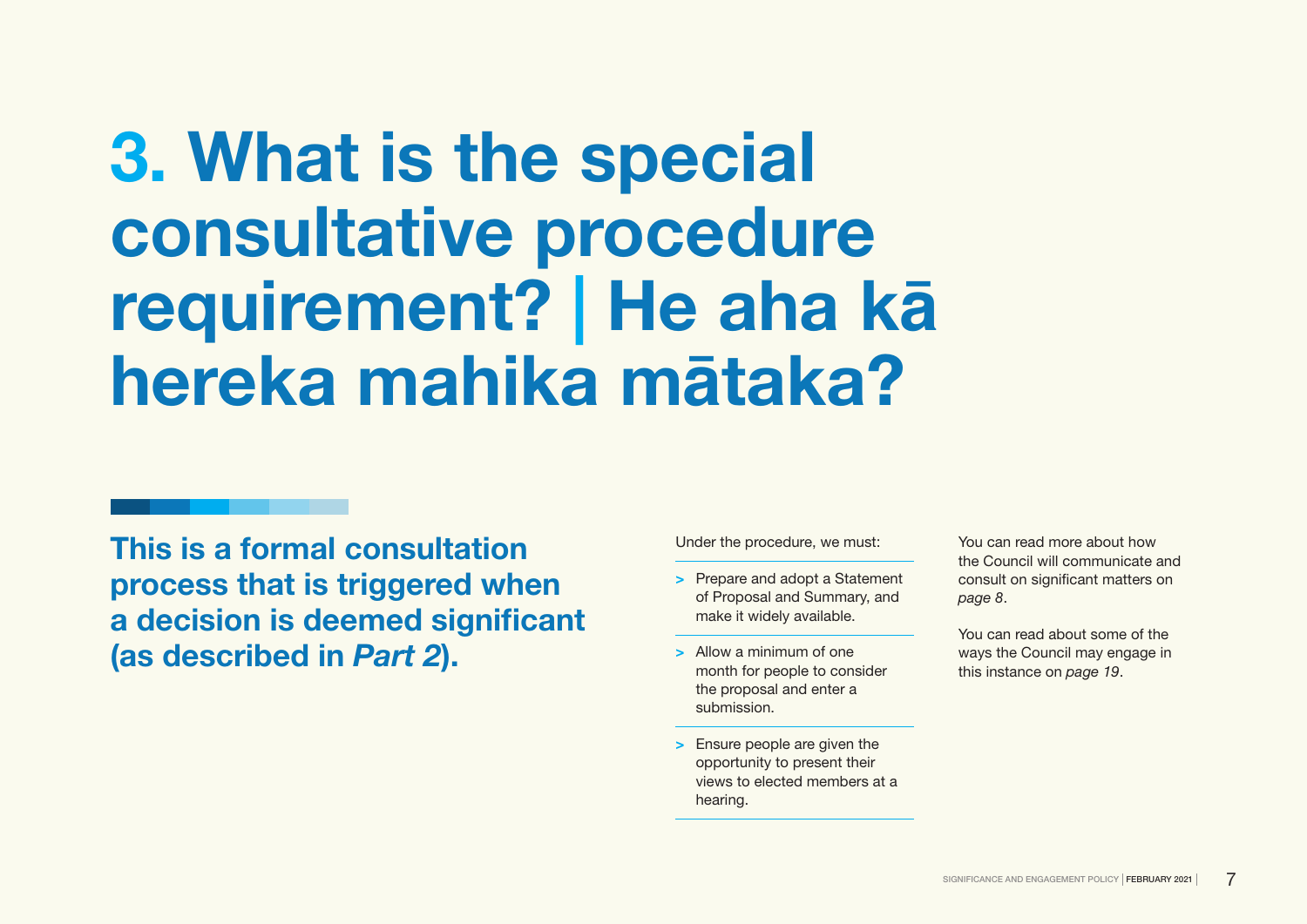## 4. How will we consult and engage? | Ka p**ē**hea m**ā**tou e whakap**ā** ai, e m**ā**taka ai?

#### We will communicate across multiple channels to reach ratepayers, residents and key stakeholders.

The tools and channels we use will vary on a case-by-case basis. depending on the significance of the decision, who we need to hear from, or a variety of other considerations.

Channels may include (but are not limited to):

- > Public Events such as drop-in sessions, facilitated workshops, community pop-ups
- > Focused engagement and structured activities with key stakeholders such as Community and Residents' Associations
- > Our website and online engagement platforms, such as Let's Talk and Torokiki
- > Our newsletter "Scuttlebutt"
- > Mainstream media (particularly local newspapers and publications)
- > Local radio
- > Email and e-newsletters
- > Social Media (Facebook, Twitter, Instagram, LinkedIn)
- > Direct mail and email to affected parties
- > Information sent with rates notices
- > Other communication channels that capture groups we don't hear from much such as ethnic minorities, younger residents and people who don't use electronic communication, for example coming along to an interest group meeting or a citizenship session at the high school.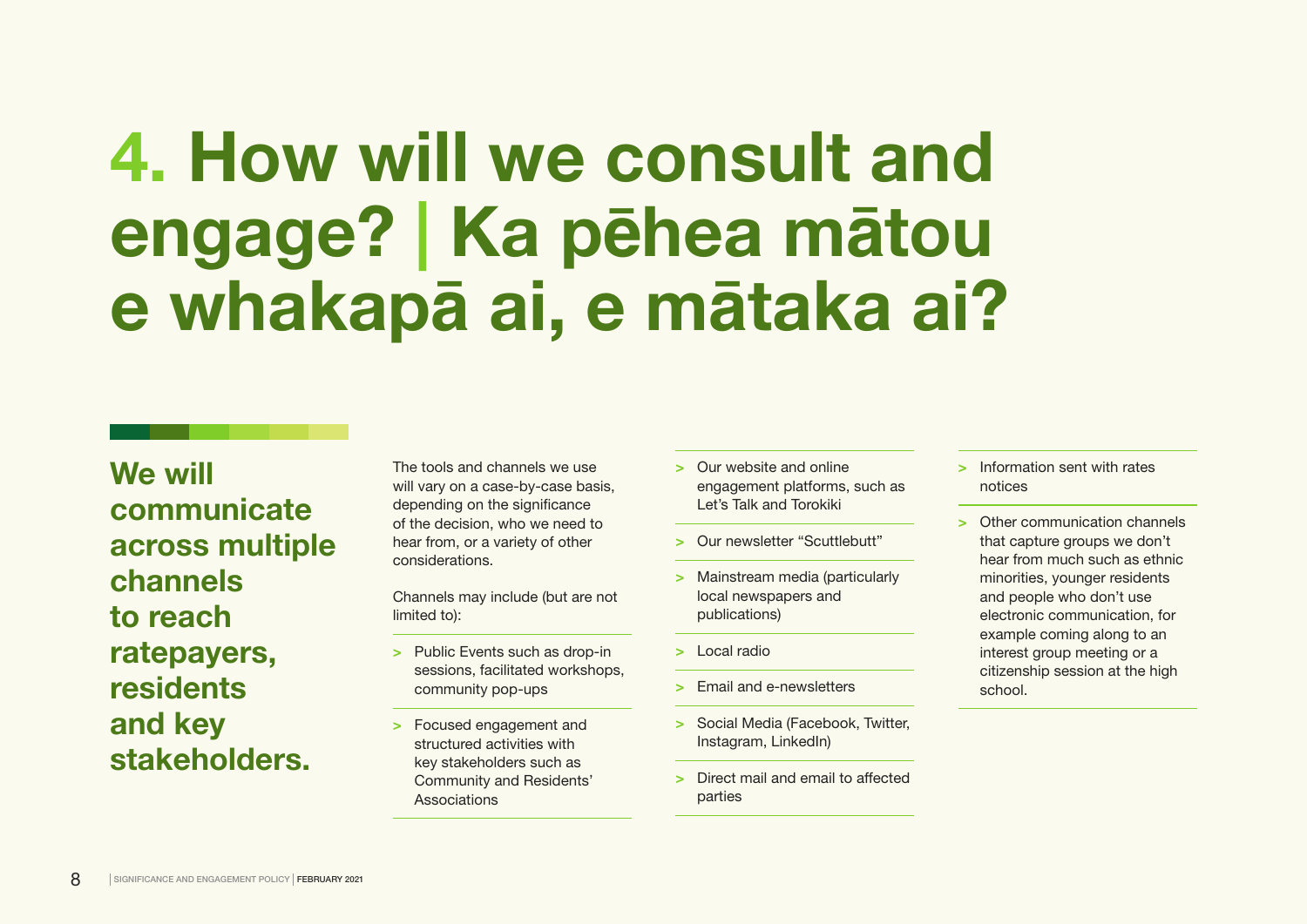We acknowledge that just as we have a responsibility to provide opportunities for people to engage with us on the matters they care about or are interested in, the community in turn has a responsibility whether to engage with the Council. We will respect every individual's right to choose whether to engage with the Council or not.

These are some of the ways that people have told us they want to engage with Council officers and their elected members to pass on their views:

- > Online, such as completing a survey or other online feedback mechanism
- > In person at meetings, workshops or drop-in sessions
- > Emailing

The type of engagement will also reflect the significance of the matter and the level to which the community can influence the decision or outcome. For example, some decisions of Council are to ensure legal compliance or to ensure public safety. Other matters may seek a collaborative approach to designing a new community facility that has extensive scope or options that can be considered and shaped by the community.

Accordingly, when considering how we engage with the community the Council references the IAP2<sup>3</sup> Spectrum of Public Participation. IAP2's Spectrum of Public Participation was designed to assist with the selection of the level of participation that defines the public's role in any public participation process. The Spectrum is used internationally, and it is found in public participation plans around the world.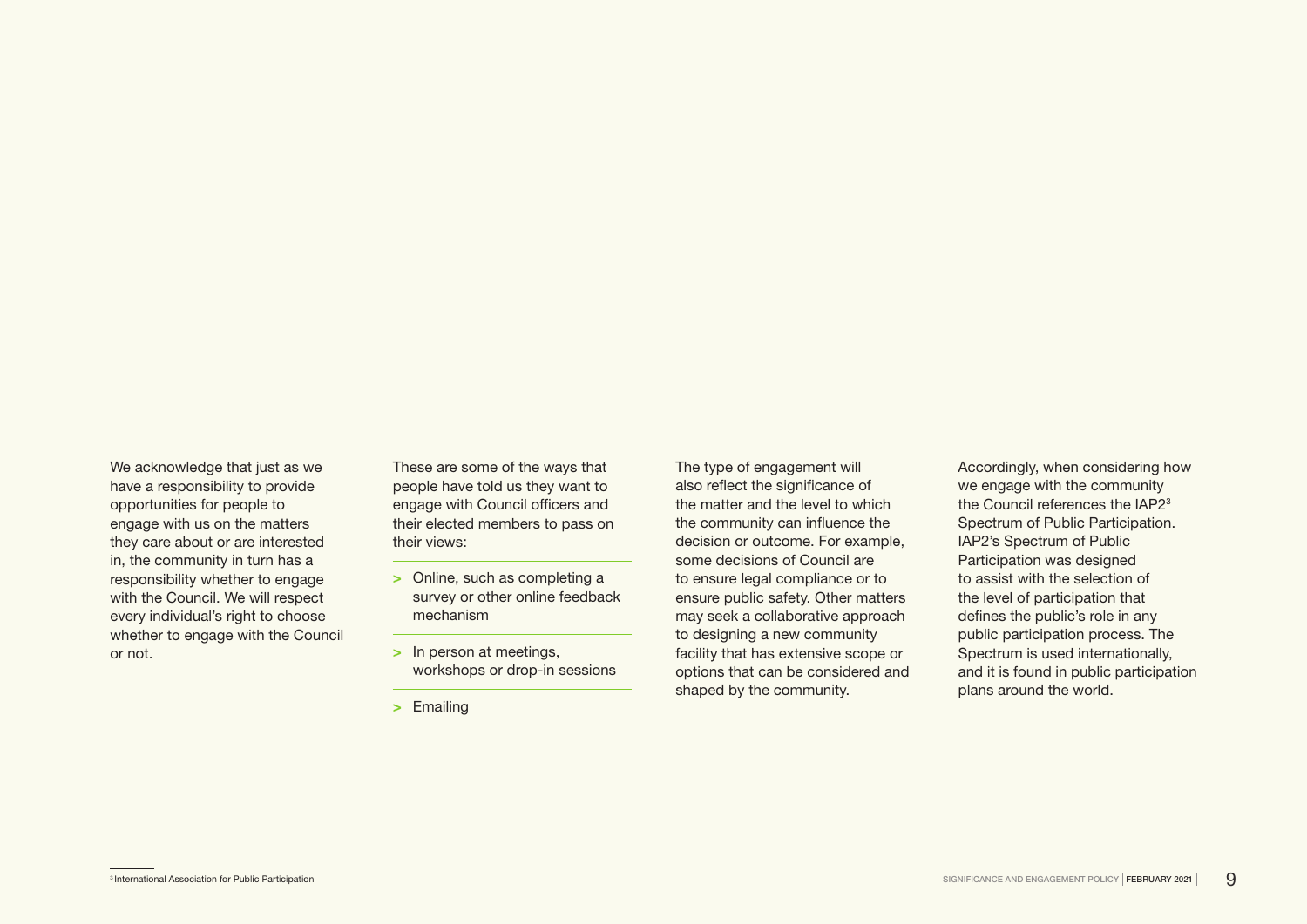#### INCREASING IMPACT ON THE DECISION\*

|                                                    | <b>INFORM</b>                                                                                                                                                                 | <b>CONSULT</b>                                                                                                                                                     | <b>INVOLVE</b>                                                                                                                                                                                                    | <b>COLLABORATE</b>                                                                                                                                                                                | <b>EMPOWER</b>                                                   |
|----------------------------------------------------|-------------------------------------------------------------------------------------------------------------------------------------------------------------------------------|--------------------------------------------------------------------------------------------------------------------------------------------------------------------|-------------------------------------------------------------------------------------------------------------------------------------------------------------------------------------------------------------------|---------------------------------------------------------------------------------------------------------------------------------------------------------------------------------------------------|------------------------------------------------------------------|
| $\overline{D}$<br><b>UBLIC</b><br>ICIPAT<br>PARTIC | To provide the public<br>with balanced and<br>objective information<br>to assist them in<br>understanding the<br>problem, alternatives,<br>opportunities and/or<br>solutions. | To obtain public<br>feedback on analysis,<br>alternatives and/or<br>decisions.                                                                                     | To work directly with<br>the public throughout<br>the process to ensure<br>that public concerns<br>and aspirations are<br>consistently understood<br>and considered.                                              | To partner with the<br>public in each aspect of<br>the decision including<br>the development of<br>alternatives and the<br>identification of the<br>preferred solution.                           | To place final decision<br>making in the hands of<br>the public. |
| PROMISE TO<br>THE PUBLIC                           | We will keep you<br>informed.                                                                                                                                                 | We will keep you<br>informed, listen to and<br>acknowledge concerns<br>and aspirations, and<br>provide feedback<br>on how public input<br>influenced the decision. | We will work with<br>you to ensure that<br>your concerns and<br>aspirations are directly<br>reflected in the<br>alternatives developed<br>and provide feedback<br>on how public input<br>influenced the decision. | We will look to you for<br>advice and innovation<br>in formulating solutions<br>and incorporate<br>your advice and<br>recommendations<br>into the decisions to<br>the maximum extent<br>possible. | We will implement what<br>you decide.                            |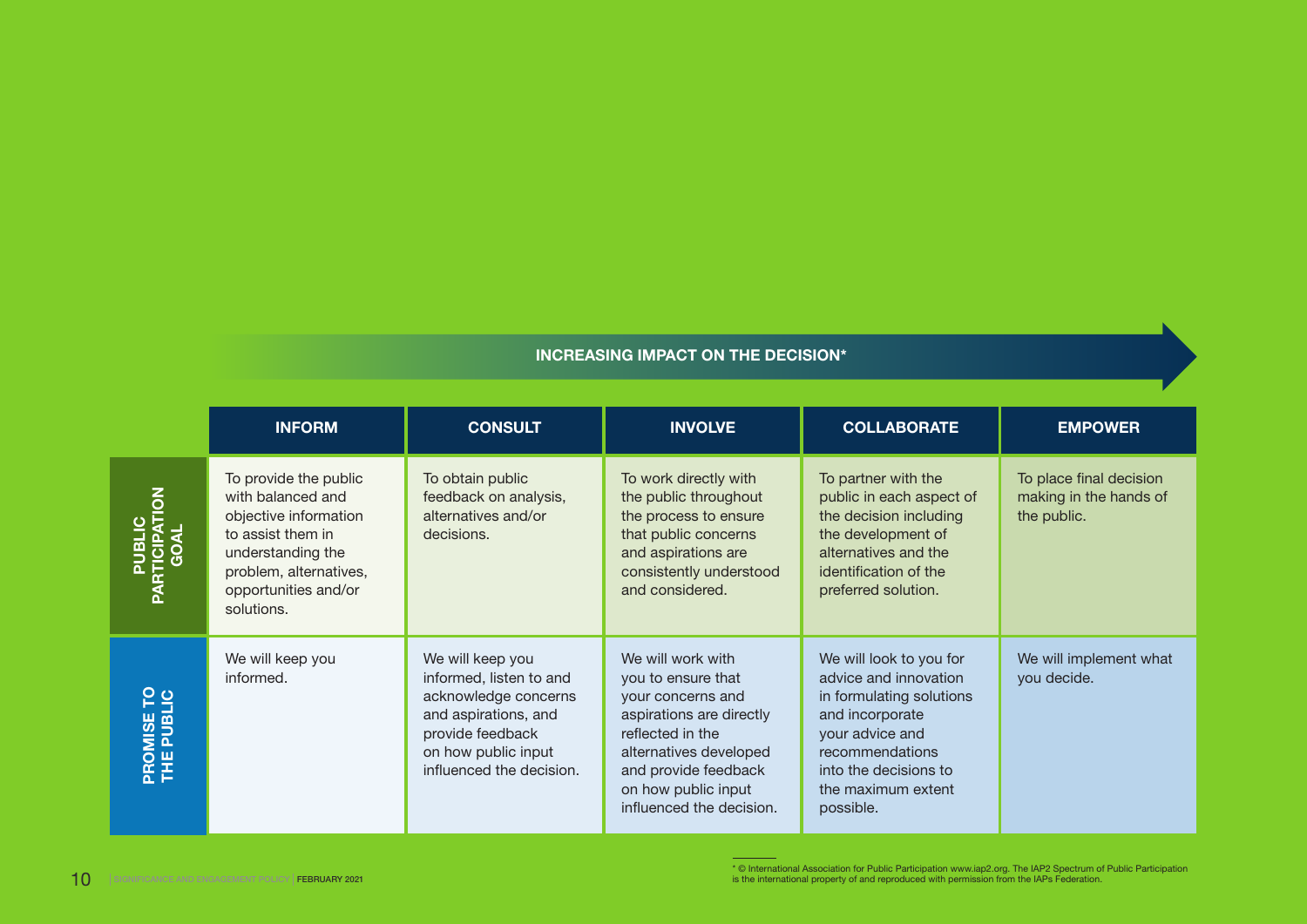# 5. When we won't consult or engage | K**ā**ore m**ā**tou i te whakap**ā**, i te m**ā**taka m**ō ē**nei take

#### There are times when we won't normally consult the community because the issue is routine, operational, or because there is an emergency situation.

We're also conscious that "consultation fatigue" can cause people to tune out of conversations with councils, so we want to concentrate on having the right conversations on the issues that are generally more significant.

Here are some of the things we won't generally be asking about:

- > Organisational decisions (i.e. staff changes and operational matters) that do not materially reduce the level of service<sup>4</sup>.
- > Emergency management activities during a state of emergency declared under the Civil Defence Emergency Management Act 2002.
- > Decisions taken to manage an urgent issue, or
- > Decisions to act where it is necessary to –
	- o comply with the law,
	- o save or protect life, health or amenity,
	- o prevent serious damage to property,
	- o avoid, remedy or mitigate an adverse effect on the environment,
	- o protect the integrity of existing and future infrastructure and amenity.
- > Decisions that are commercially sensitive (i.e. awarding contracts).
- > Any decisions that are made by delegation/sub-delegation to officers.
- > Entry or exit from a development agreement (private contract) as per section 207A of the Local Government Act 2002.
- > Decisions in relation to regulatory or enforcement activities.
- > Where we are not required to consult by law, we can consider making a decision without consultation on a case-by-case basis.

4 Levels of service define the services that the Council provides to the community. For example, the facilities and the hours they are open; the standards to which we maintain parks or road surfaces; how often waste and recycling are collected. All of these levels of service are set out in the Ten Year Plan. If the Council changed something that would materially affect the community and involved a change to the level of service agreed in the Ten Year Plan, then we would need to consider consulting the community about that, If the Council considered that the change was not material or would not alter the level of service (for example, changing the way we do something) then we might assess that this was purely operational and would not require specific consultation.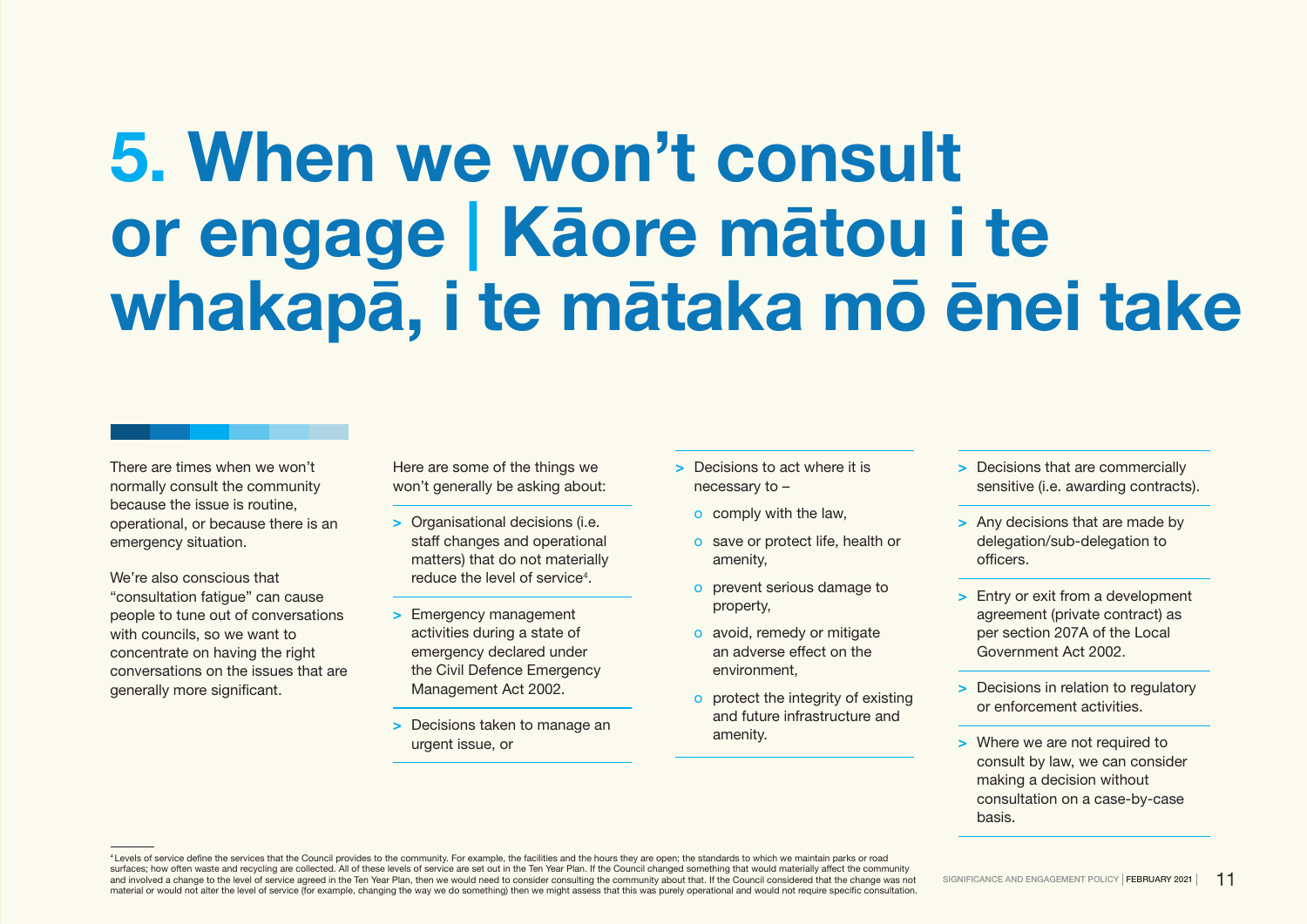# 6. Less formal engagement | Whakap**ā Ō**paki

There are many times when we will consult or engage with the community in a less formal way without using the special consultative procedure.

This is set out in *Appendix 1*.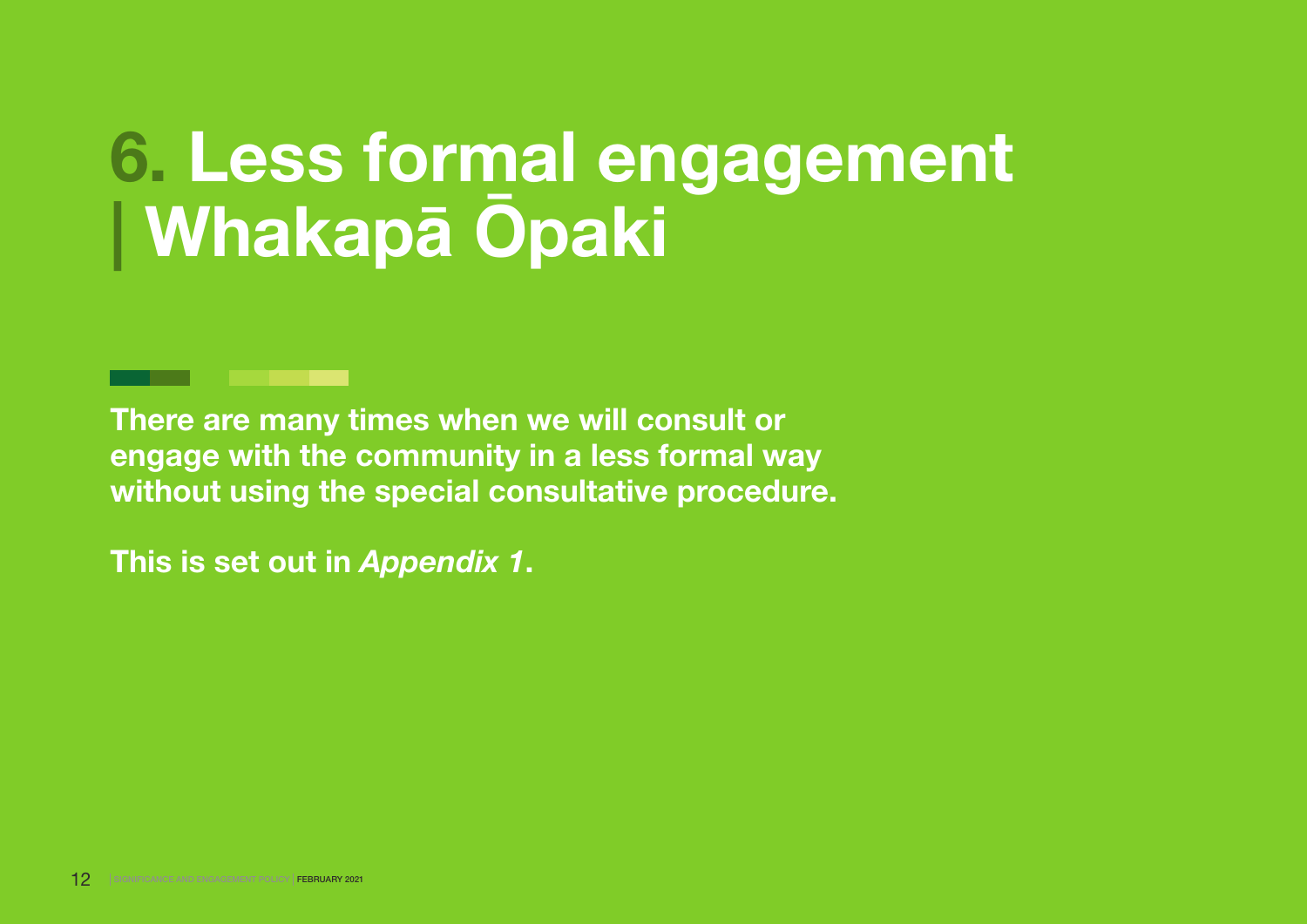# 7. Principles of engagement | K**ā** p**ū**take whakap**ā**

This is what you can expect from us when we undertake any community and stakeholder engagement or formal consultation:

- > We will be genuine in our consultation and engagement.
	- o We will have an open mind to community feedback before making decisions.
	- o We will give our community a timely opportunity to have a say.
	- o We will endeavour to reach a broad range of the community with particular regard to directly affected parties / stakeholders to ensure a representative and wide community view.
- > We want to meet community expectations regarding consultation and engagement, and provide a range of options to engage or provide feedback that best meets the needs for the community.
- > We will empower the community to give informed feedback and wherever possible enable the community to consider options relating to the decision.
- > We want to engage and consult with the community appropriately.
- > We will not treat consultation or engagement as a poll or referendum; feedback is one consideration alongside other aspects such as available funding, technical possibilities, legislative requirements, etc and will be weighted accordingly when decisions are made.
- > We will always provide feedback to those who make the effort to give us their opinions and we will explain our decisions.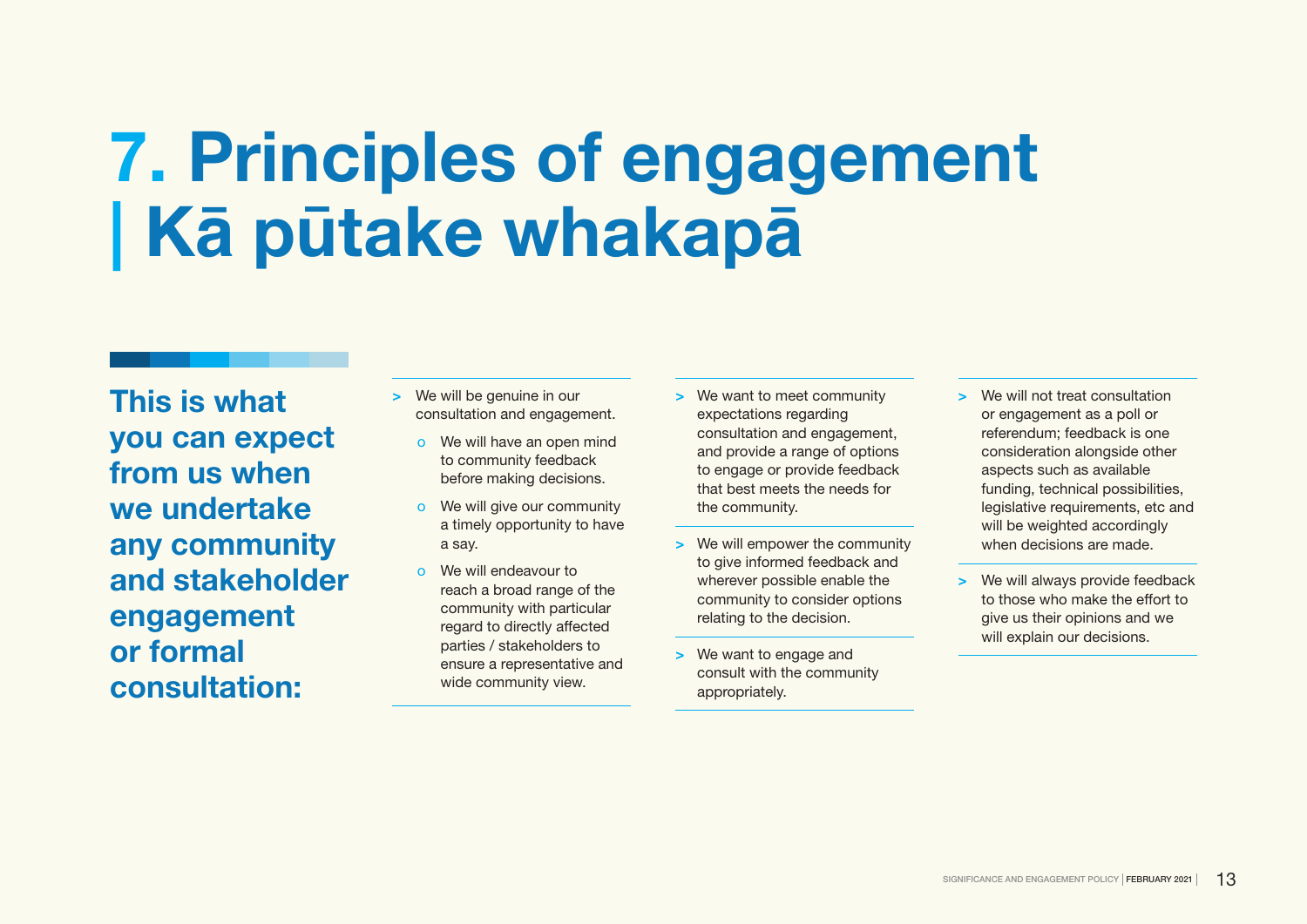# 8. Providing information | Whakarawe m**ō**hiotaka

We know that people need full and clear information to base their opinions on, particularly for more complex or technical proposals which can sometimes be confusing.

As well as always endeavouring to speak to you in plain language, you can expect that if we ask your views, we will always let you know:

- > What is proposed?
- > Why?
- > What options we have?
- > Our preferred option and why?
- > Costs and rating impact (if any).
- > What are the impacts (if any)?
- > How the community can have a say and on what aspects?
- > The timeframe and process.
- > How we will communicate the outcome.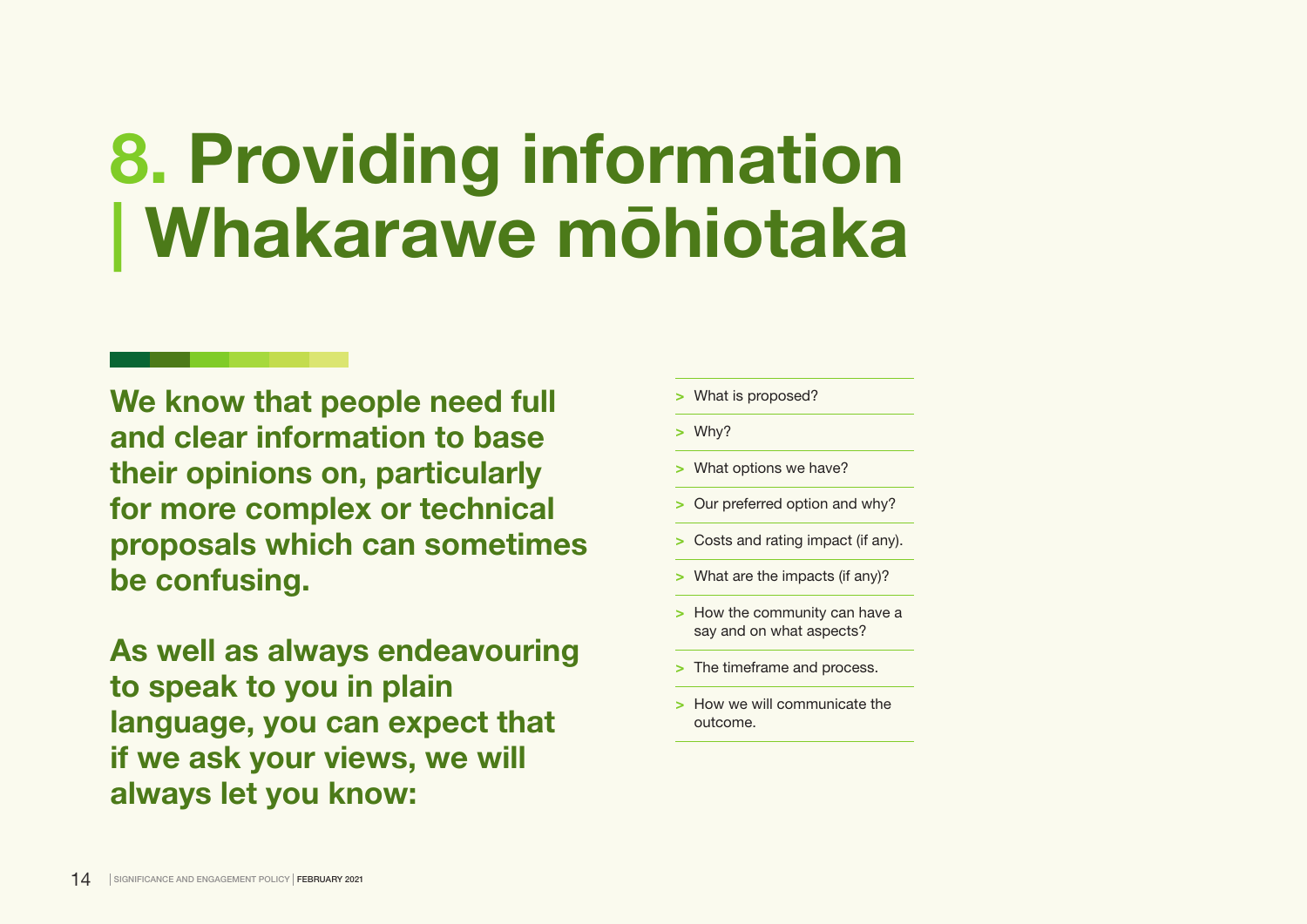### 9. Hearings and feedback | K**ā** whakaw**ā** me k**ā** whakahoki k**ō**rero

Where practical, hearings will be held in the location of the affected community or communities.

Where a district-wide consultation has been undertaken, hearings will be held in both Wānaka and Queenstown.

The Council can allow any person to present his or her views to the local authority by way of audio link or video link.

If asked to do so, the Council will facilitate interpretation of speakers at a hearing (including te Reo Māori and sign language).

There is no requirement under the amendment to the Local Government Act 2002 to provide individual feedback but we to need to provide access to our decisions. Our policy is to go further than the Act requires. As such;

- o We will acknowledge the receipt of any submission (automatically acknowledged online) and notify the decision either via email or by letter.
- o We will make all decisions available online.
- o We will provide free access to computer terminals for residents and ratepayers so they can read and download decisions online (available at libraries and Council offices).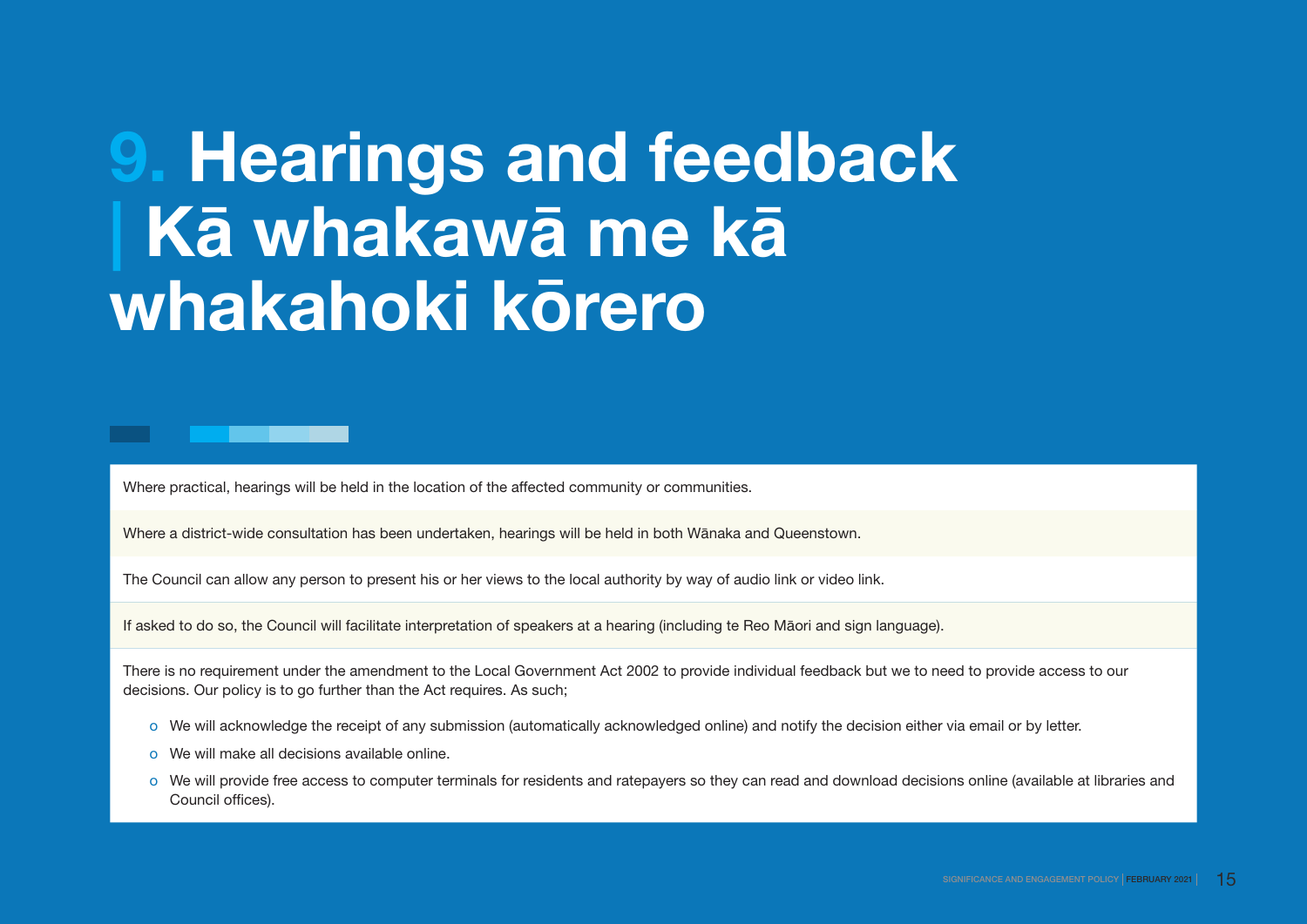### 10. Changes to Significance and Engagement Policy | K**ā** hurihaka ki te Kaupapa Here Hiraka Whakap**ā**



- > Changes to the Significance and Engagement Policy do not need to be made through the Special Consultative Procedure, and may be made by Council resolution.
- > Council will review the policy when we prepare a Ten Year Plan (i.e. every three years). Any material changes to the policy will be highlighted in the Ten Year Plan and feedback considered before the amended policy is adopted.
- > Alternatively, the Council will consult on any material changes at other times using the Special Consultative Procedure.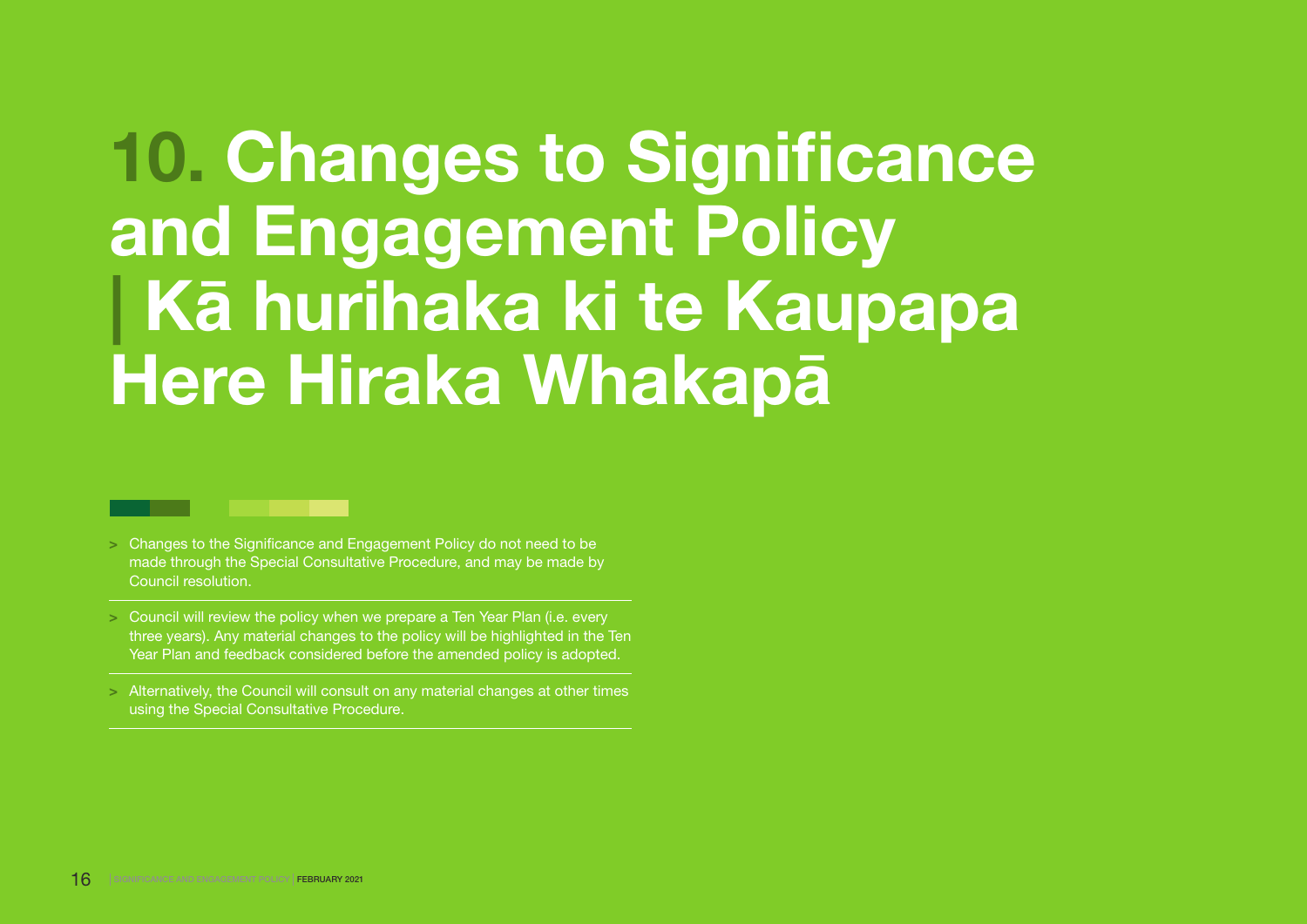# Appendix 1: Engagement toolbox | K**ā** rauemi whakap**ā**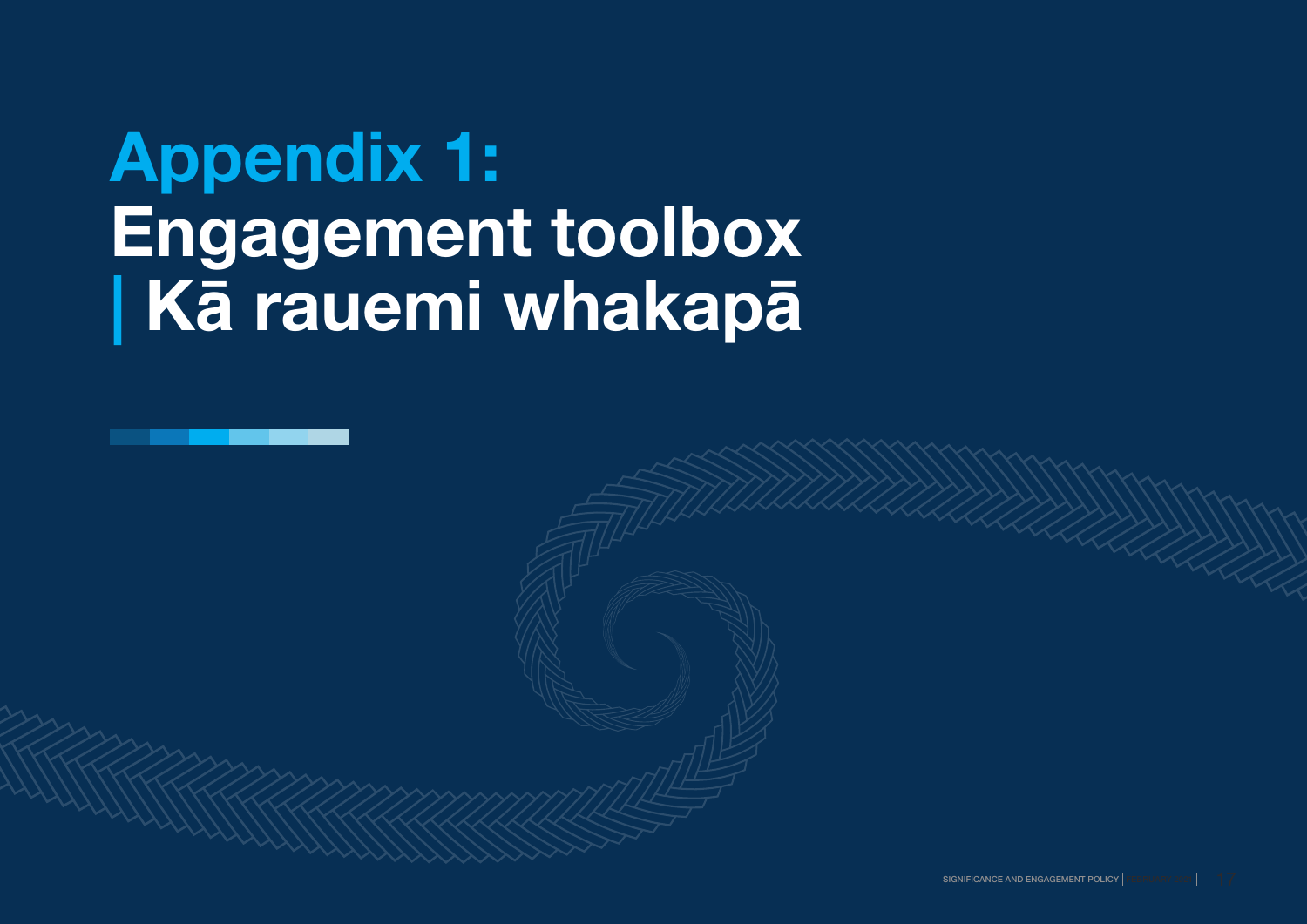| CONSULTATION - length of engagement as required under LGA (typically no less than one calendar month) or if not a requirement, then reflective of<br>a 20 working day principle. |                                                                                                                                                                                                                                                                                                                                                                                                                                                                                                                                                                                                                                                                                                          |                                                                                                                                                                                                                                                                                                                                                                                                                                                                                        |  |  |
|----------------------------------------------------------------------------------------------------------------------------------------------------------------------------------|----------------------------------------------------------------------------------------------------------------------------------------------------------------------------------------------------------------------------------------------------------------------------------------------------------------------------------------------------------------------------------------------------------------------------------------------------------------------------------------------------------------------------------------------------------------------------------------------------------------------------------------------------------------------------------------------------------|----------------------------------------------------------------------------------------------------------------------------------------------------------------------------------------------------------------------------------------------------------------------------------------------------------------------------------------------------------------------------------------------------------------------------------------------------------------------------------------|--|--|
| <b>WHAT?</b>                                                                                                                                                                     | HOW?                                                                                                                                                                                                                                                                                                                                                                                                                                                                                                                                                                                                                                                                                                     | <b>WHEN?</b>                                                                                                                                                                                                                                                                                                                                                                                                                                                                           |  |  |
| Special Consultative Procedure                                                                                                                                                   | > Statutory Public Notice<br>> Advertising radio, newspaper and online<br>Scuttlebutt<br>⋗<br>Online feedback form<br>⋗<br>Press releases or media standup<br>⋗<br>Social media<br>><br>Drop in sessions / public events such as facilitated workshops<br>Hui (meeting) <sup>5</sup><br>⋗<br>Consider targeted consultation with special interest groups or<br>$\geq$<br>stakeholders (email, letter or direct contact)<br>> Hard copies available at Council facilities (e.g. Council offices, libraries,<br>Queenstown Events Centre, Wānaka Recreation Centre)<br>> Submissions (online, email and written)<br>Public hearings<br>⋗<br>Public decision<br>⋗<br>Direct feedback to all submitters<br>⋗ | > Adoption and amendment to Ten<br>Year Plan<br>o Change to level of service<br>o Non-funded capital project<br>o Asset Management Plan<br>> Making, amending or revoking a<br>bylaw<br>> Transfer of ownership of major parts<br>of the significant strategic asset, or<br>transfer of an ownership stake in the<br>significant strategic asset<br>> Changes to financial policies<br>> Setting the rates<br>> As required by other Acts (e.g. Local<br>Government (Rating) Act 2002) |  |  |
| Consultation (non SCP) - genuine<br>consultation on options and<br>consider feedback before a<br>decision is taken) <sup>6</sup>                                                 | > Statutory Public Notice (if required)<br>Advertising radio, newspaper and online<br>Scuttlebutt<br>Press releases or media standup<br>⋗<br>Social media<br>$\geq$<br>Drop in sessions / public events such as facilitated workshops<br>⋗<br>Hui (meeting)<br>$\geq$<br>> Consider targeted consultation with special interest groups or<br>stakeholders (email, letter or direct contact)<br>> Hard copies available at Council facilities (e.g. Council offices, libraries)<br>> Submissions (online, email and written)<br>> Public hearings<br>Public decision<br>$\geq$<br>Direct feedback to all submitters                                                                                       | > Reserves Act<br>o Management plans<br>> Resource Management Act<br>o Project delivery<br>o Consents and licensing<br>Local Government Act 1974<br>$\geq$<br>o Road closure<br>> Making minor bylaw changes (as<br>per LGA 2002 Section 156) which<br>must be changed by publicly notified<br>resolution<br>> Local Electoral Act 2001<br><b>o</b> Representation Review<br>> District Plan changes<br>> Developing masterplans, strategies<br>and business cases                     |  |  |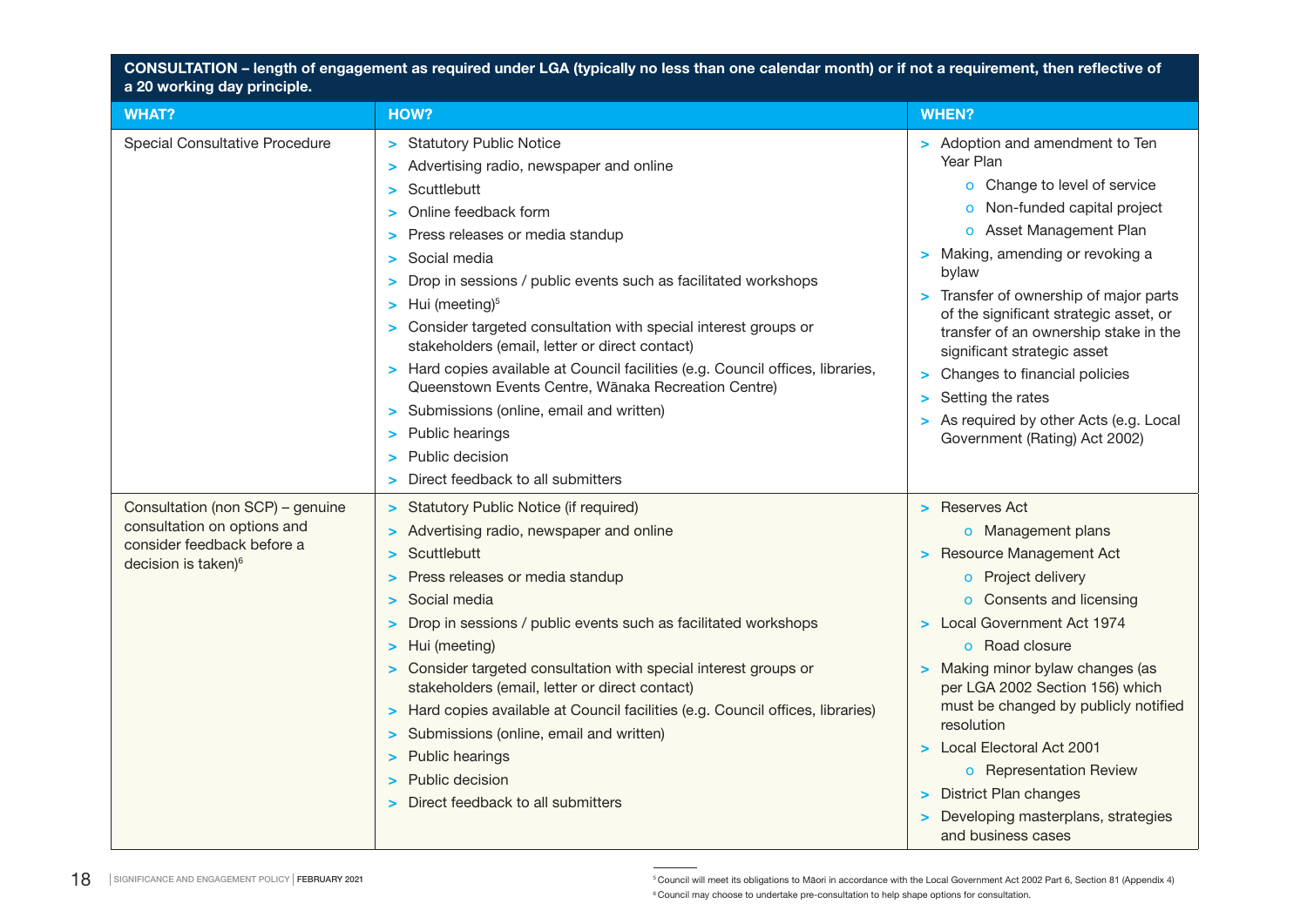| ENGAGEMENT - length of engagement will vary, but where possible 20 working days minimum                                                                                                                                                                        |                                                                                                                                                                                                                                                                                                                                                                                                                                                                                                                                                                                                 |                                                                                                                                                                                                                                                                                                                                        |  |  |
|----------------------------------------------------------------------------------------------------------------------------------------------------------------------------------------------------------------------------------------------------------------|-------------------------------------------------------------------------------------------------------------------------------------------------------------------------------------------------------------------------------------------------------------------------------------------------------------------------------------------------------------------------------------------------------------------------------------------------------------------------------------------------------------------------------------------------------------------------------------------------|----------------------------------------------------------------------------------------------------------------------------------------------------------------------------------------------------------------------------------------------------------------------------------------------------------------------------------------|--|--|
| <b>WHAT?</b>                                                                                                                                                                                                                                                   | HOW?                                                                                                                                                                                                                                                                                                                                                                                                                                                                                                                                                                                            | <b>WHEN?</b>                                                                                                                                                                                                                                                                                                                           |  |  |
| Information on Projects<br>(the decision has been taken to<br>undertake the project)<br>Service Provision<br>(e.g. facility promotions, Libraries,<br>Sport and Recreation, event<br>funding)<br>Education<br>(e.g. community resilience,<br>behaviour change) | Statutory Public Notice (if required)<br>$\geq$<br>Targeted information to any special interest groups, stakeholders or<br>affected parties (email, letter or direct contact)<br>Press releases or media standup (as appropriate)<br>$\geq$<br>Scuttlebutt<br>$\geq$<br>Stakeholder databases (e.g. promotion bodies and Chambers)<br>$\geq$<br>Radio and newspaper interviews / columns<br>$\geq$<br>Advertising radio, newspaper and online<br>$\geq$<br>Social media<br>$\geq$<br>Online feedback form<br>$\geq$<br>Public forum at Council / Committee / Community Board meetings<br>$\geq$ | > Roadworks<br>> Streetscaping<br>$\ge$ Trees<br>Wastewater, Stormwater, Water<br>$\geq$<br>supply<br>Reserve works<br>$\geq$<br>Service disruptions<br>$\geq$<br>o Water outage<br>o Boil water notice<br>> Civil Defence preparedness<br>o Weather/ Emergency<br>Mandatory requirement /<br>$\geq$<br>amendment (Central Government) |  |  |
| Community                                                                                                                                                                                                                                                      | Targeted information to any special interest groups or stakeholders such<br>$\geq$<br>as affected retail or neighbours (email, letter or direct contact)<br>Press release or advisory (as appropriate)<br>$\geq$<br>Scuttlebutt<br>$\geq$<br>Stakeholder databases (e.g. promotion bodies and Chambers)<br>$\geq$<br>Radio and newspaper interviews / columns<br>$\geq$<br>Advertising radio, newspaper and online<br>> Social media                                                                                                                                                            | > Events<br>> Facilitation<br>> Social issues<br>> Advocacy (e.g. Central Government)                                                                                                                                                                                                                                                  |  |  |

| OTHER METHODS - There are lots of other ways we can consult and engage, including: |                                                                                                                                           |                                   |                    |  |
|------------------------------------------------------------------------------------|-------------------------------------------------------------------------------------------------------------------------------------------|-----------------------------------|--------------------|--|
| Community forums / public meetings                                                 | Structured / facilitated workshops                                                                                                        | Quality of Life survey            | Phone survey       |  |
| Street survey (targeting demographic)                                              | Letter drop or newspaper inserts                                                                                                          | E-texting                         | Posters and flyers |  |
| Displays (e.g. A&P Shows)                                                          | Electronic newsletter                                                                                                                     | <b>Brochures</b>                  | Rates notice       |  |
| Pop up stalls (e.g. markets and on location)                                       | Community road shows                                                                                                                      | Targeted education (e.g. schools) | Cinema advertising |  |
| User interface (e.g. sports groups)                                                | Bus advertising                                                                                                                           | Council website                   | Editorial          |  |
| In-App advertising                                                                 | Note, the Council is not limited to use the tools on this list and will make the best use of technology and<br>innovation where possible. |                                   |                    |  |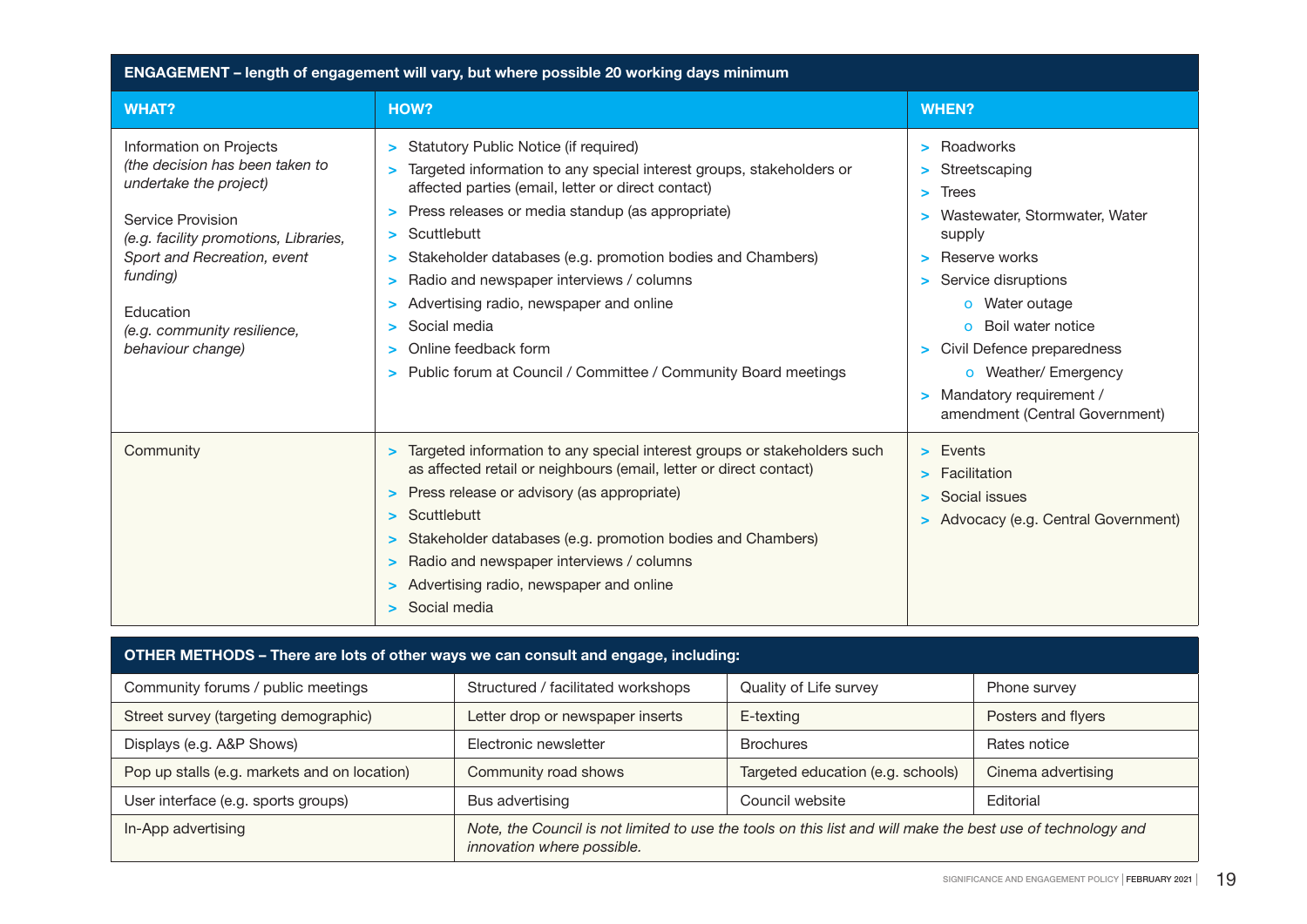### Appendix 2: Local Government Act 2002 | Act 2002 o te K**ā**wanataka **ā**-K**ā**ika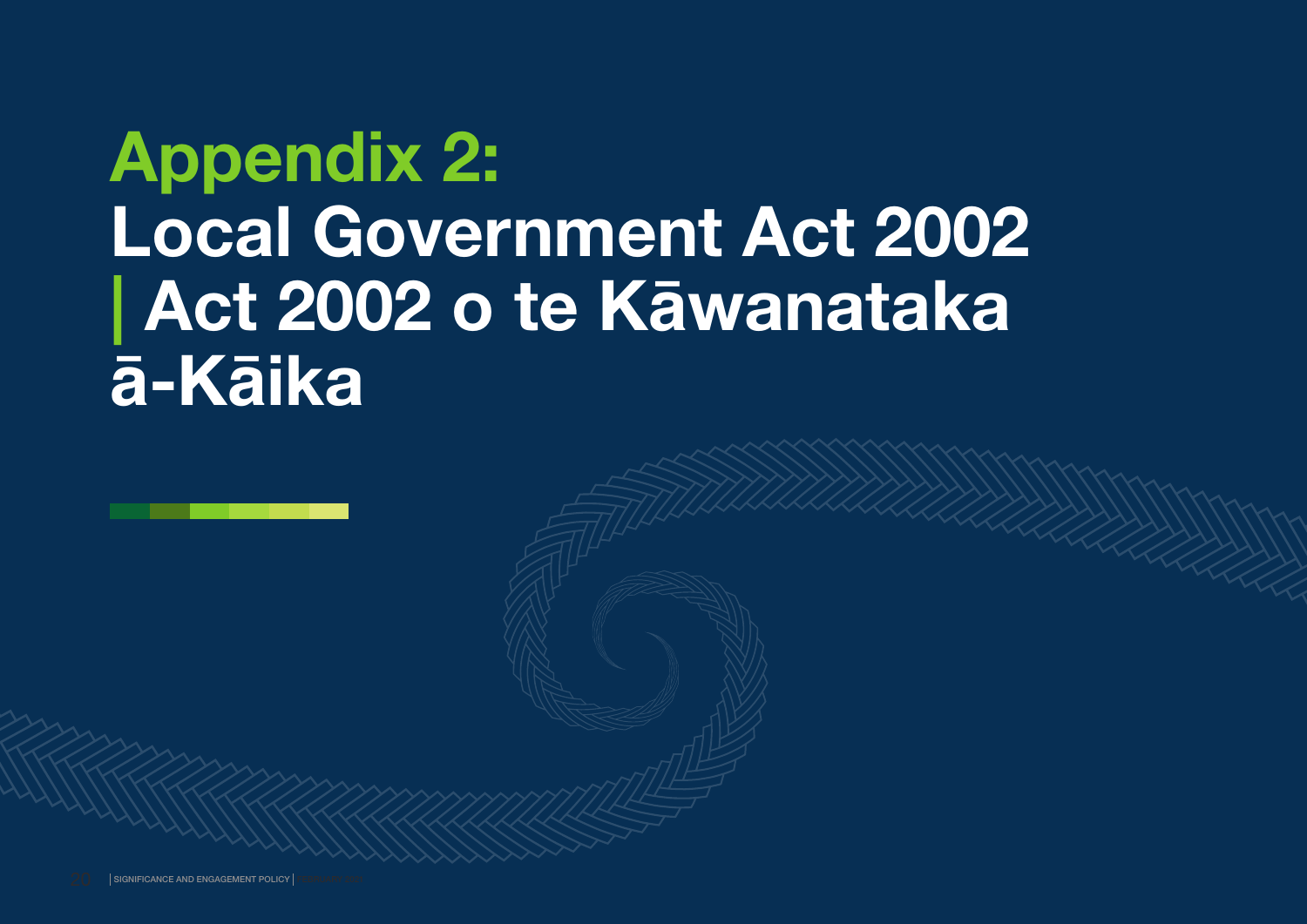#### Appendix 2 contains 4 relevant sections from the Local Government Act 2002 which relate to this policy being:

- > 76AA Significance and Engagement Policy
- > 83 Special Consultative Procedure
- > 86 Use of special consultative procedure in relation to making, amending, or revoking bylaws
- > 156 Consultation requirements when making, amending, or revoking bylaws made under this Act

#### 76AA Significance and Engagement **Policy**

- 1) Every local authority must adopt a policy setting out
	- a) that local authority's general approach to determining the significance of proposals and decisions in relation to issues, assets, and other matters; and
	- b) any criteria or procedures that are to be used by the local authority in assessing the extent to which issues, proposals, assets, decisions, or activities are significant or may have significant consequences; and
	- c) how the local authority will respond to community preferences about engagement on decisions relating to specific issues, assets, or other matters, including the form of consultation that may be desirable; and
- d) how the local authority will engage with communities on other matters.
- 2) The purpose of the policy is
	- a) to enable the local authority and its communities to identify the degree of significance attached to particular issues, proposals, assets, decisions, and activities; and
	- b) to provide clarity about how and when communities can expect to be engaged in decisions about different issues, assets, or other matters; and
	- c) to inform the local authority from the beginning of a decision-making process about
		- $i$ . the extent of any public engagement that is expected before a particular decision is made; and
		- ii. the form or type of engagement required.

3) The policy adopted under subsection (1) must list the assets considered by the local authority to be strategic assets.

Section 76AA: inserted, on 8 August 2014, by section 20 of the Local Government Act 2002 Amendment Act 2014 (2014 No 55).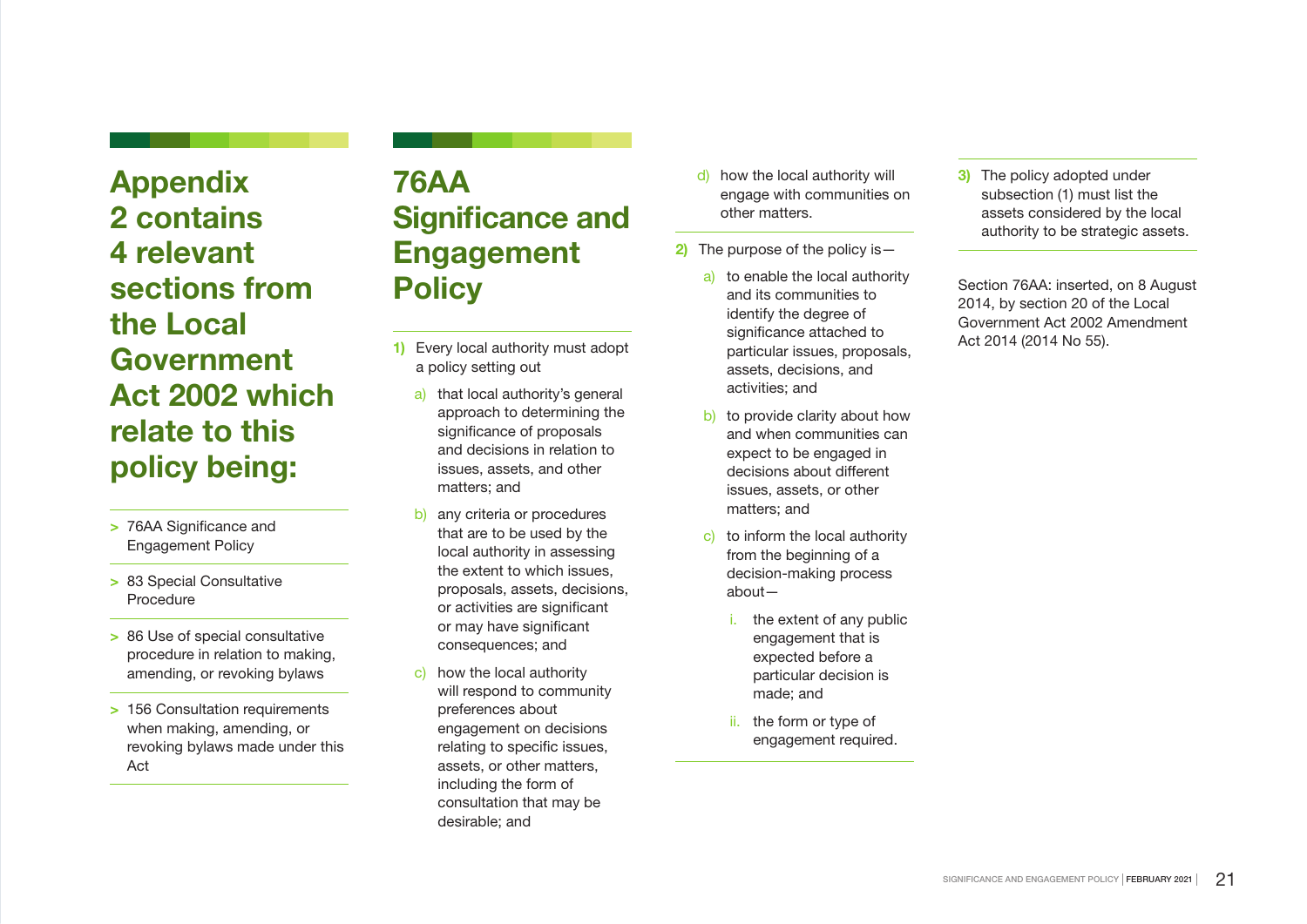#### 83 Special **Consultative Procedure**

- 1) Where this Act or any other enactment requires a local authority to use or adopt the special consultative procedure, that local authority must
	- a) prepare and adopt
		- i. a statement of proposal; and
		- ii. if the local authority considers on reasonable grounds that it is necessary to enable public understanding of the proposal, a summary of the information contained in the statement of proposal (which summary must comply with section 83AA); and
	- b) ensure that the following is publicly available:
		- i. the statement of proposal; and
		- ii. a description of how the local authority

will provide persons interested in the proposal with an opportunity to present their views to the local authority in accordance with section 82(1)(d); and

- iii. a statement of the period within which views on the proposal may be provided to the local authority (the period being not less than 1 month from the date the statement is issued); and
- c) make the summary of the information contained in the statement of proposal prepared in accordance with paragraph (a)(ii) (or the statement of proposal, if a summary is not prepared) as widely available as is reasonably practicable as a basis for consultation; and
- d) provide an opportunity for persons to present their views to the local authority in a manner that enables spoken (or New Zealand sign language) interaction between the person and the local authority, or any representatives to whom an appropriate delegation has

been made in accordance with Schedule 7; and

- e) ensure that any person who wishes to present his or her views to the local authority or its representatives as described in paragraph (d)
	- i. is given a reasonable opportunity to do so; and
	- ii. is informed about how and when he or she may take up that opportunity.
- 2) For the purpose of, but without limiting, subsection (1)(d), a local authority may allow any person to present his or her views to the local authority by way of audio link or audiovisual link.
- 3) This section does not prevent a local authority from requesting or considering, before making a decision, comment or advice from an officer of the local authority or any other person in respect of the proposal or any views on the proposal, or both.

Section 83: replaced, on 8 August 2014, by section 25 of the Local Government Act 2002 Amendment Act 2014 (2014 No 55).

#### 86 Use of special consultative procedure in relation to making, amending, or revoking bylaws

- 1) This section applies if, in accordance with section 156(1) (a), the special consultative procedure is required to be used in relation to the making, amending, or revoking of a bylaw.
- 2) The statement of proposal referred to in section 83(1)(a) must include,
	- a) as the case may be,  $$ 
		- i. a draft of the bylaw as proposed to be made or amended; or
		- ii. a statement that the bylaw is to be revoked; and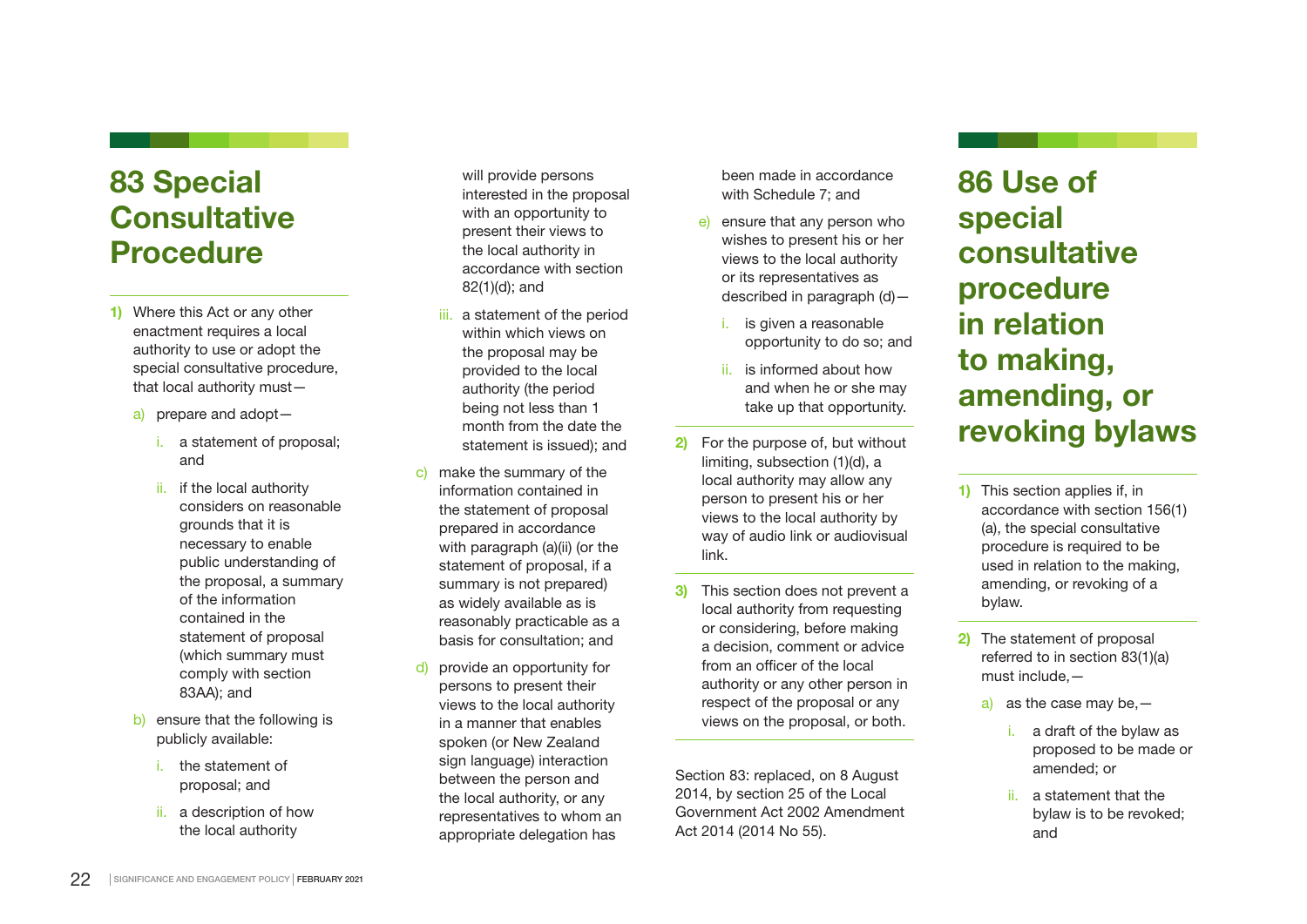- b) the reasons for the proposal; and
- c) a report on any relevant determinations by the local authority under section 155.

Section 86: replaced, on 8 August 2014, by section 28 of the Local Government Act 2002 Amendment Act 2014 (2014 No 55).

156 Consultation requirements when making, amending, or revoking bylaws made under this Act

- 1) When making a bylaw under this Act or amending or revoking a bylaw made under this Act, a local authority must
	- a) use the special consultative procedure (as modified by section 86) if
		- i. the bylaw concerns a matter identified in the local authority's policy under section 76AA as being of significant interest to the public; or
		- ii. the local authority considers that there is, or is likely to be, a significant impact on

the public due to the proposed bylaw or changes to, or revocation of, the bylaw; and

- b) in any case in which paragraph (a) does not apply, consult in a manner that gives effect to the requirements of section 82.
- 2) Despite subsection (1), a local authority may, by resolution publicly notified,
	- a) make minor changes to, or correct errors in, a bylaw, but only if the changes or corrections do not affect
		- an existing right, interest, title, immunity, or duty of any person to whom the bylaw applies; or
		- ii. an existing status or capacity of any person to whom the bylaw applies:
	- b) convert an imperial weight or measure specified in a bylaw into its metric equivalent or near metric equivalent.

Section 156: substituted, on 28 June 2006, by section 17 of the Local Government Act 2002 Amendment Act 2006 (2006 No 26).

Section 156 heading: replaced, on 8 August 2014, by section 48(1) of the Local Government Act 2002 Amendment Act 2014 (2014 No 55).

Section 156(1): replaced, on 8 August 2014, by section 48(2) of the Local Government Act 2002 Amendment Act 2014 (2014 No 55).

Section 156(2): amended, on 8 August 2014, by section 48(3) of the Local Government Act 2002 Amendment Act 2014 (2014 No 55).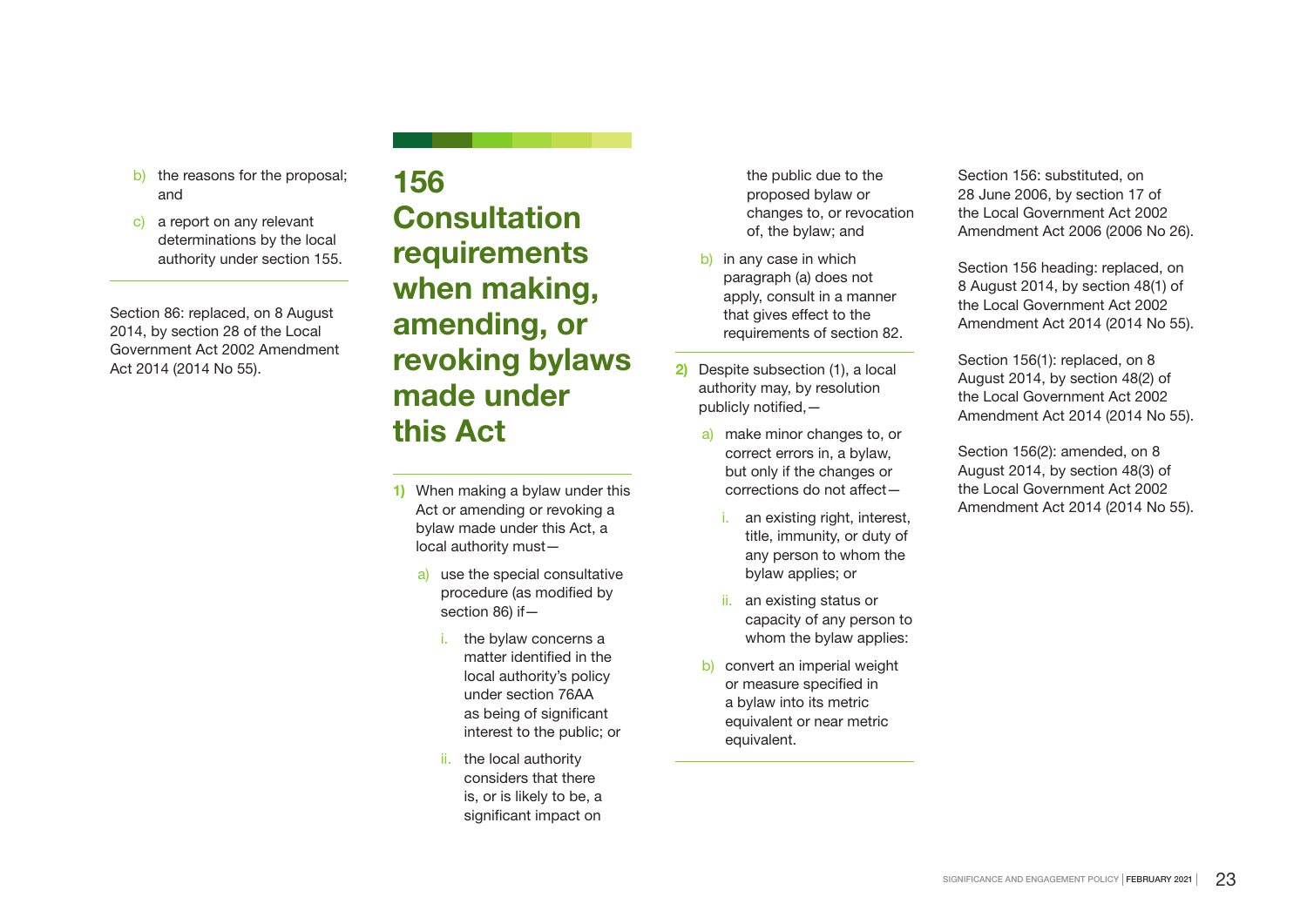# Appendix 3: Schedule of Assets | H**ō**taka Riroka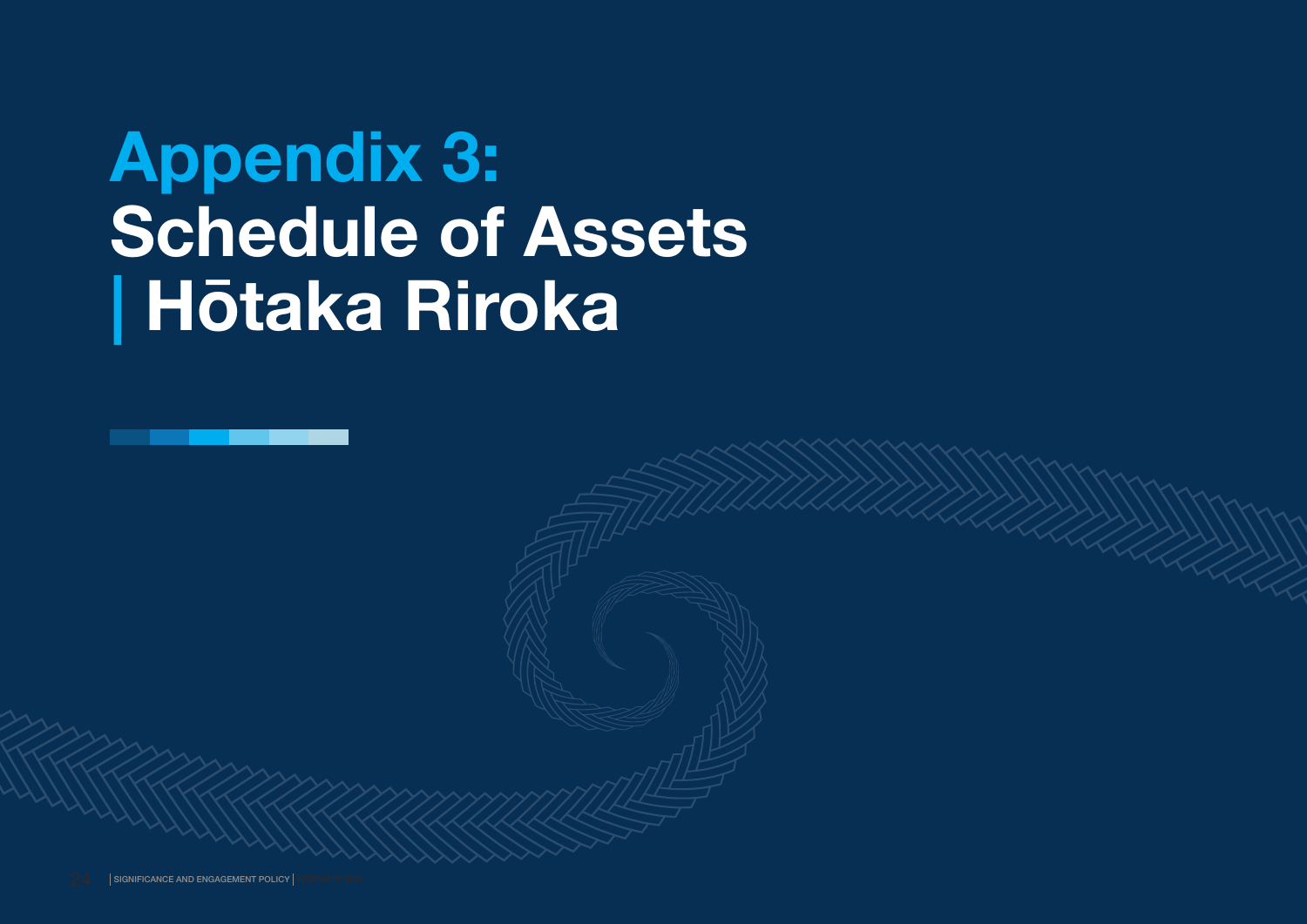#### ARROWTOWN WARD

Arrowtown Athenaeum Hall

Arrowtown cemetery

Arrowtown Gaol – Council owns the land only (Cardigan Street)

Arrowtown Library building

Elderly housing – Caernarvon Street

Heritage buildings – 59 Buckingham Street, 61 Buckingham Street, 61a Buckingham Street, 63 Buckingham Street

#### W**Ā**NAKA WARD

All Wānaka campgrounds

Cardrona Reserve, Cardrona

Cemeteries – Cardrona, Wānaka

Eely Point Reserve, Wānaka

Elderly housing – McDougall Street, Wānaka

Halls – Cardrona, Hāwea Flat, Luggate, Lake Wānaka Centre

Lake Front Reserve, Wānaka

Library buildings – Wānaka

Pembroke Park, Wānaka

Wānaka Arts Centre, Wānaka

#### QUEENSTOWN-WAKATIPU WARD

All Queenstown campgrounds

Cemeteries – Frankton, Kingston, Lower Shotover, Queenstown

Civic building, Gorge Road, Queenstown

Earnslaw Park, Queenstown

Halls – Glenorchy, Lake Hayes, Queenstown Memorial Centre

Heritage buildings – Malaghan Building, 44 Stanley Street, Queenstown; Williams Cottage, 21 Marine Parade, Queenstown

Library buildings – Glenorchy, Kingston, Queenstown

Marine Parade, Queenstown

Queenstown Arts Centre (47/49 Stanley Street)

Queenstown Events Centre

Queenstown Gardens, Queenstown

St Omer Park, Queenstown

*Note, playgrounds are not individually listed but are situated on reserves and fall under the Reserves Act – sale or transfer of ownership must include public consultation.*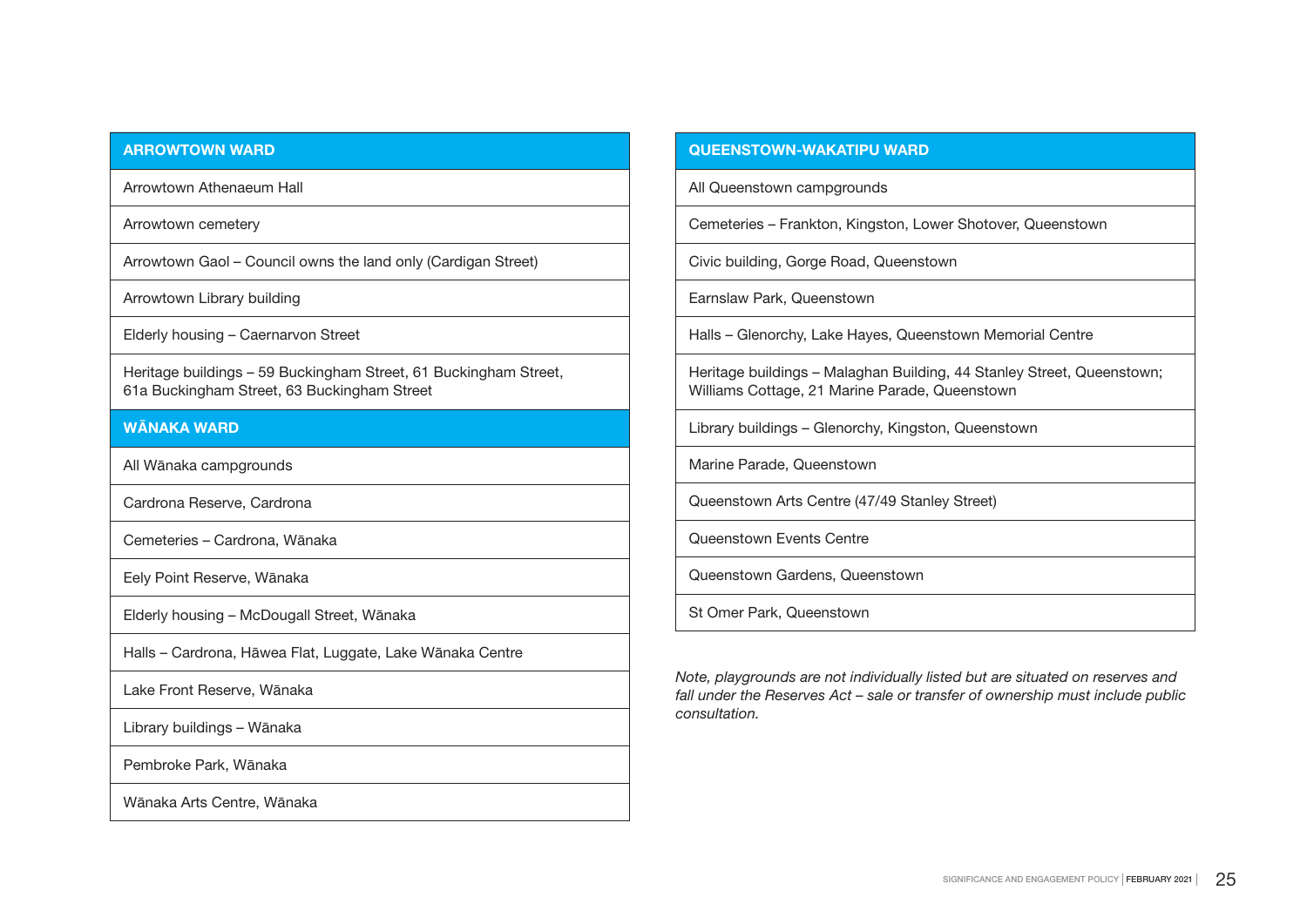### Appendix 4: Local Government Act 2002 | Act 2002 o te K**ā**wanataka **ā**-K**ā**ika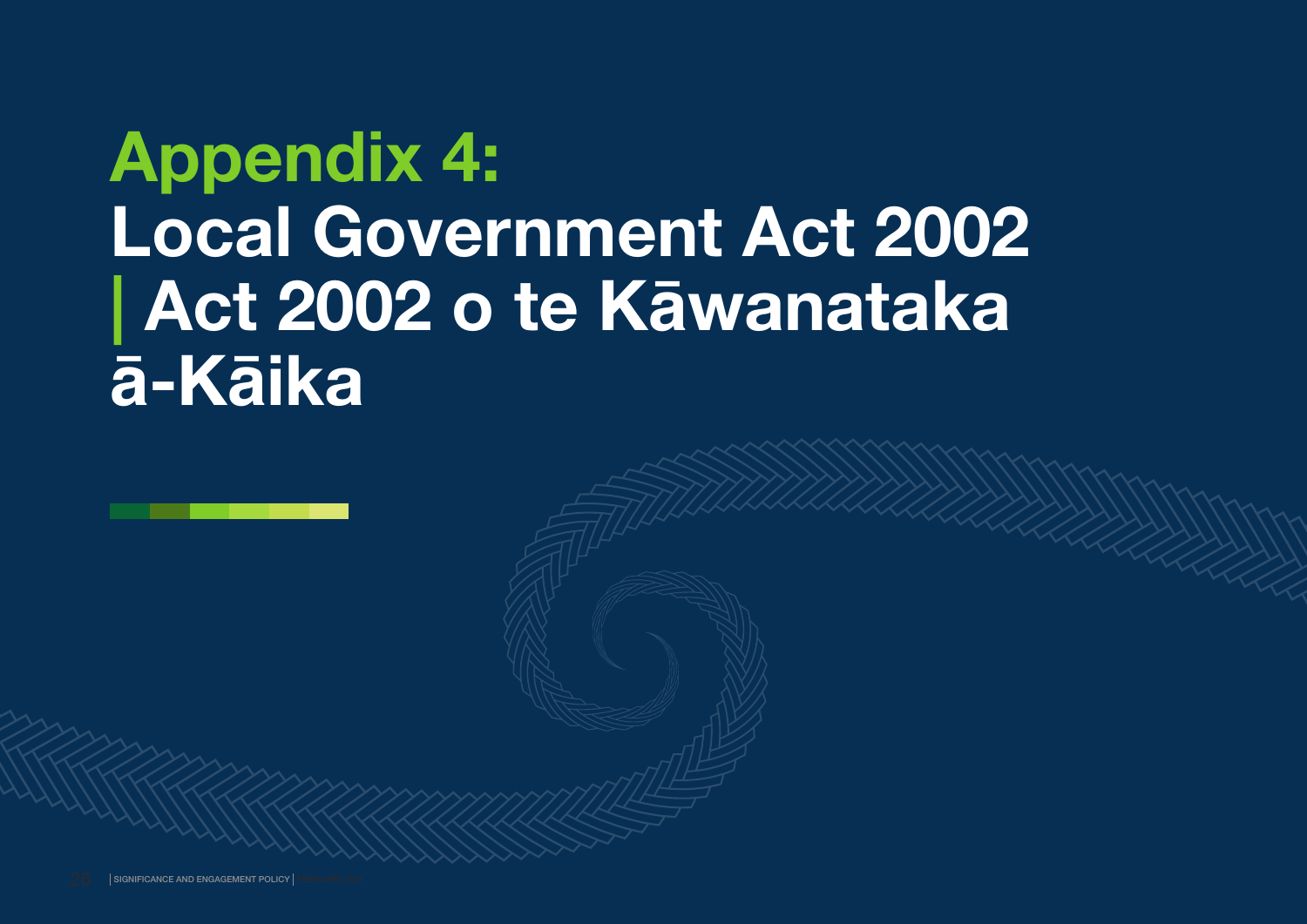### 81 **Contributions** to decisionmaking processes by M**ā**ori

1) A local authority must-

- a) establish and maintain processes to provide opportunities for M āori to contribute to the decisionmaking processes of the local authority; and
- b) consider ways in which it may foster the development of M āori capacity to contribute to the decisionmaking processes of the local authority; and
- c) provide relevant information to M āori for the purposes of paragraphs (a) and (b).
- 2) A local authority, in exercising its responsibility to make judgments about the manner in which subsection (1) is to be complied with, must have regard to
	- a) the role of the local authority, as set out in section 11; and
	- b) such other matters as the local authority considers on reasonable grounds to be relevant to those judgments.